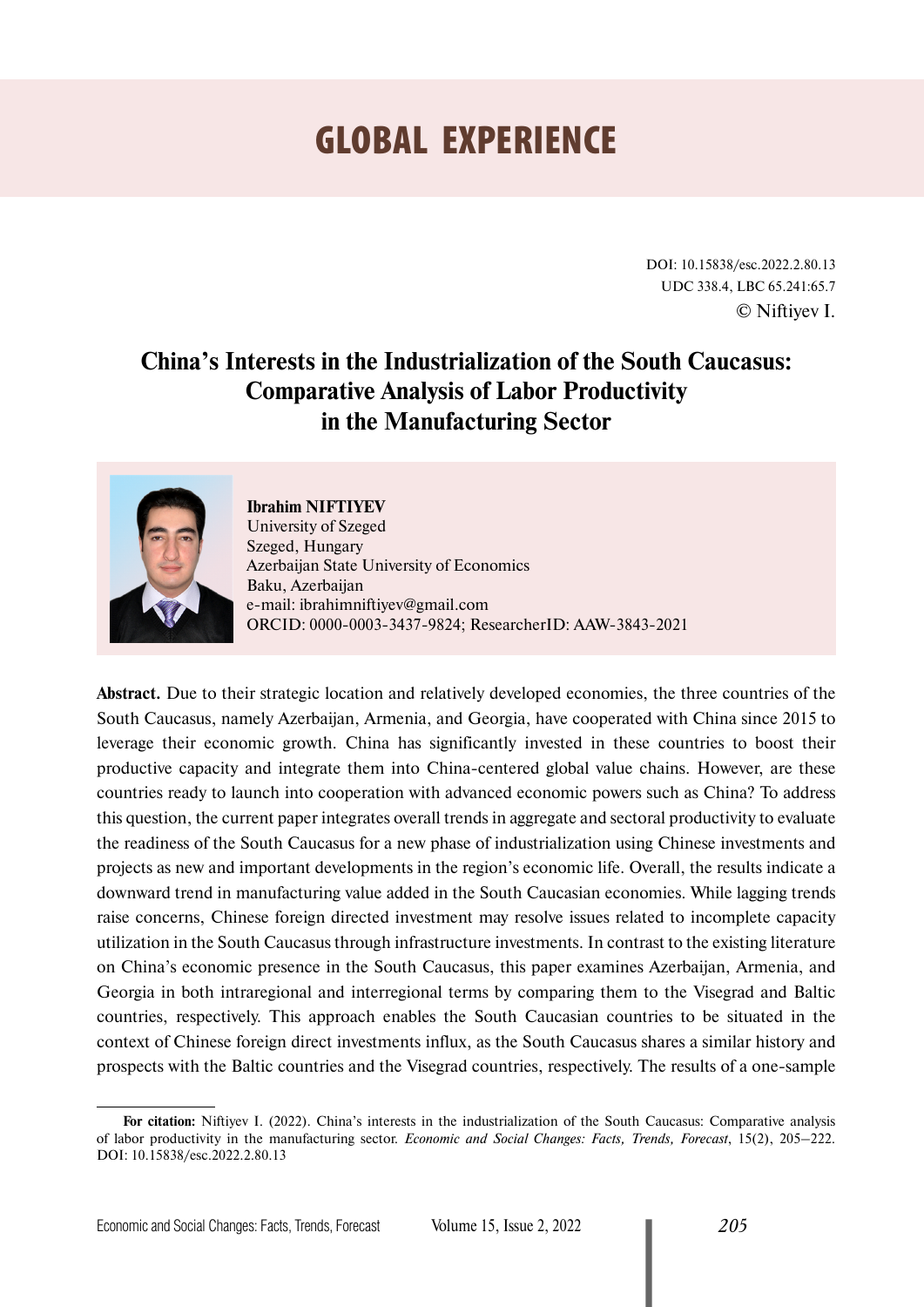t-test indicate that, on average, capital deepening and aggregate labor productivity are higher in the South Caucasus than in the Visegrad and Baltic regions. However, manufacturing labor productivity was significantly lower in the South Caucasus than in the benchmark regions. Moreover, the estimated effect sizes at the sectoral level – as measured through eta squared – illustrated the strength of the obtained differences. These findings document the need for improved economic reforms and policies to keep pace with the regions that are driven by foreign direct investments and that have successfully integrated into global value chains. Otherwise, China-led economic development may fail to industrialize the South Caucasus, misguiding the respective parties' beliefs and expectations. Thus, further research is needed alongside specific sectoral policy strategies to document country- or region-specific challenges related to the increase in Chinese projects and foreign direct investments in the South Caucasus.

**Key words:** South Caucasus, Azerbaijani economy, Armenian economy, Georgian economy, manufacturing labor productivity, South Caucasian industrialization, Belt and Road Initiative.

#### **Introduction**

China has successfully integrated into the global economy by implementing gradual market reforms that have enabled it to overcome the flaws of the socialist system and shock therapy since the late 1980s (Weber, 2021). In addition, like advanced industrial nations, China has shifted its exports from labor-intensive products to high-tech products, becoming a valuable part of global production networks (Athukorala, 2017). As one of the fastest-growing economies, China has spent its accumulated wealth on investments. One of the destinations for Chinese foreign direct investments (FDI) is the South Caucasus region, where projects such as the New Silk Road (NSR) and the Belt and Road Initiative (BRI) aim to increase trade and boost infrastructure. However, is the South Caucasus worth investing in?

The main reason why China is interested in the South Caucasus is the fact that the corridor between Central Asia and Western Asia passes across countries such as Azerbaijan and Georgia (Ismailov, Papava, 2018). China offers considerable investments to these countries in return for their cooperation; in turn, South Caucasus countries see China as a reliable economic partner. Indeed, Chinese investments can be very beneficial. Zhai

documented these benefits both along and beyond BRI routes, which include USD 1.6 trillion global in welfare gains (accounting for 1.3% of worldwide Gross Domestic Product – GDP); however, non-BRI countries demonstrated fewer improvements in bilateral trade (Zhai, 2018). In addition, Jain argued that China's increasing trade with countries that lie alongside BRI routes indicates that it seeks alternative trading partners due to the recent trade war between China and the United States (Jain, 2020). Such developments in the world economy because of Chinese economic projects urge regularly to study China-related projects at the country and regional levels. However, high-quality work remains scarce despite a steady increase in journal articles, conferences, and books about the BRI (Blanchard, 2021).

The intellectual realization of manufacturing's comparative labor productivity in the South Caucasus is unclear among the internationally published literature examples. This aspect of the region's economy becomes more significant when a foreign partner such as China makes exportoriented industrial production plans related to the South Caucasus. Accordingly, this paper's main research questions are as follows. First, how might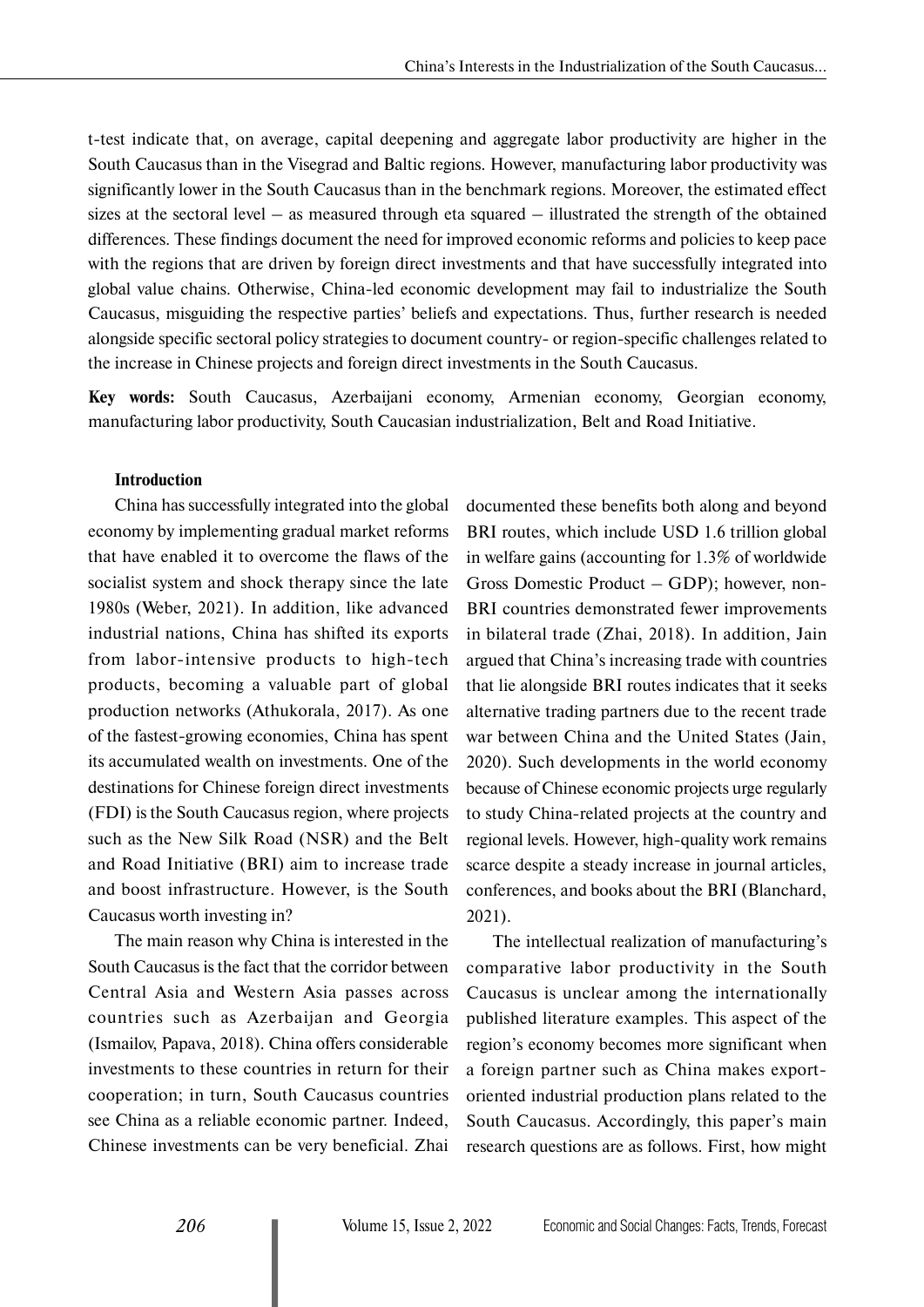the South Caucasus countries—namely, Azerbaijan, Georgia, and Armenia—benefit from Chinese projects that aim to increase industrialization? Do the South Caucasus countries demonstrate a statistically significant difference with comparable regions (i.e., the Visegrad and Baltic countries) in terms of aggregate and manufacturing productivity? A research paper that focuses on manufacturing labor productivity in the South Caucasus to the author's best knowledge does not yet exist in the literature. A comparative perspective to establish the region's economic potential in the face of increasing Chinese investments and projects increase the actuality of the topic. Therefore, the present study aims to outline China's increasing economic initiatives in the South Caucasus to evaluate labor productivity trends and compare them with other post-Soviet and post-socialist regions to conceptualize the region's prospects in the face of increasing Chinese involvement in the region.

To address the abovementioned research questions, this paper examines trends and patterns in industrial activity and aggregate and sectoral productivity in the manufacturing sector in the South Caucasus countries. Moreover, figures are analyzed to make intraregional and interregional comparisons. Lastly, for policy considerations, a one-sample *t*-test provides preliminary statistical evidence of differences between the South Caucus and the European regions such as Visegrad and Baltic countries.

It was found that Azerbaijan may benefit from Chinese investments to boost its fading non-oil manufacturing sector. Georgia focuses on the advancement of transportation and logistics to meet the Chinese demands in the collaboration between East and West. Meanwhile, Armenia may be indirectly involved in projects such as the BRI due to its challenging geographic location. Moreover, the aggregate productivity of the South Caucasus is significantly lower than that of Visegrad countries, while it is higher than that of Baltic countries. However, the sectoral labor productivity of the manufacturing sector in the South Caucus is significantly lower than in either of the other regions. Therefore, the South Caucasus has much to learn from the FDI recipient countries of the Visegrad region and the service-led growth of the Baltic region.

Although several papers tried to analyze the South Caucasus economies both as a region and separately, still there was no comparative statistical analysis of the labor productivity in the South Caucasus. Such an analysis would be a vital contribution to the current understanding of the region, as the region always is a hot spot for geopolitical, political and economic developments. The growing involvement of China increases a necessity to examine the region's economy further. Therefore, the study contributes to the limited literature on the subject, also pinpointing significant discrepancies in manufacturing of the South Caucasus in terms of their labor productivity via a well-known statistical examination instrument one-sample *t*-test.

#### **China's interests in the South Caucasus**

After the collapse of the Soviet Union in 1991, the South Caucasus consisted of three independent countries: Azerbaijan, Armenia, and Georgia. The region became politically unstable, economically and institutionally dysfunctional, and rife with inter-ethnic conflict during the first half of the 1990s (Nixey, 2010). In addition, throughout the early 1990s, a lack of economic and political integrity impeded solutions to chronic poverty, isolation, and majority-minority issues (Waal, 2012). However, the South Caucasus overcame extreme poverty in the beginning of the transition period until the end of the first decade of the 2000s (Aristei, Perugini, 2012).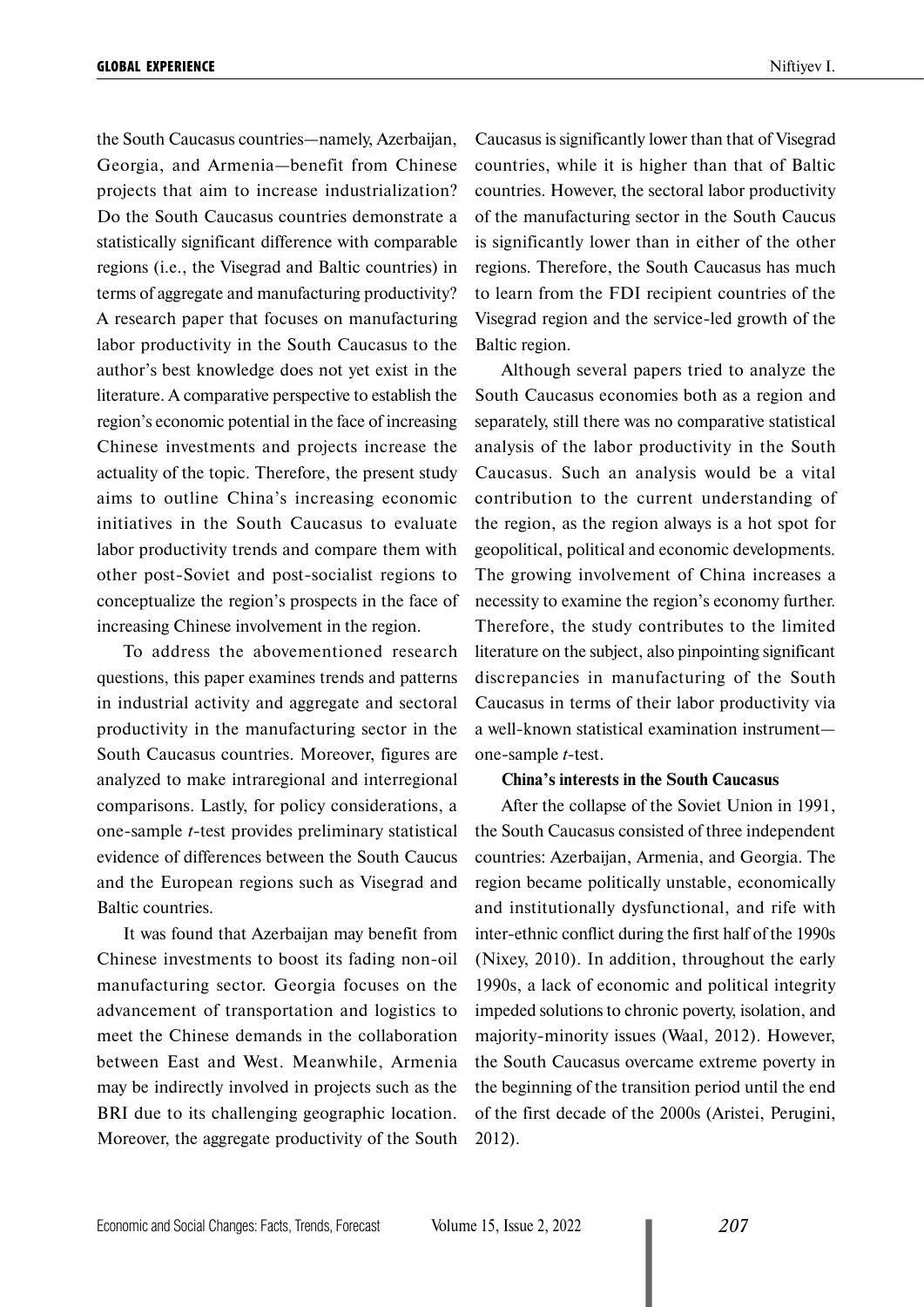Economic projects such as the Baku-Tbilisi-Ceyhan (BTC) oil pipeline and the Baku-Tbilisi-Erzurum (BTE) gas pipeline integrated Azerbaijan, Georgia, and Turkey, streamlining foreign exchange within a short period (Cornell, Ismailzade, 2005). Although all these intense developments rapidly took place, still the South Caucasus took a stand against economic challenges (e.g., low income and de-industrialization) after the transition period, and China-led growth promised attractive outcomes for the failed trials of economic catch-up of the regional countries. Along with economic prosperity, the South Caucasus presented an attractive set of economic opportunities due to its optimal position as a transit hub between the East, West, and the Middle East. Thus, China's interest in the South Caucasus was based on the region's exportenhancing infrastructure, optimal location, and the political propensity of domestic elites to diversify international trade partners.

From China's perspective, one of the main tools of integration with the West was the BRI. The latter encompasses two sub-projects: the Silk Road Economic Belt (SREB) and the 21st-century Maritime Silk Road Initiative (MSRI) (Ge, 2016). As the BRI covered the regions of Asia Pacific, Europe, and Central Asia, the revival of ancient trade routes in the form of modern economic integration and deep multilateral partnerships promised new horizons for member countries, especially post-transition and post-Soviet emerging economies (Ge, 2016). The influx of Chinese FDI into the South Caucasus signaled infrastructure development among the developing post-Soviet countries, which would allow them decrease their dependency on Russia and other major global powers (e.g., the United States and the European Union). However, there were concerns that these countries would fall into a new dependency by becoming "satellite countries" for China to fulfill its demand for raw materials and transportation. On the one hand, China's investments in natural resource extraction, agriculture, transportation, and communication filled gaps within the recipient countries; on the other hand, post-Soviet countries were incorporated into China-centered development plans through projects such as the BRI and the MSRI.

China significantly invested in infrastructure and trade facilitation to fuel domestic cohesion and development among the BRI's participating countries. According to Schneider, the main reason for this was to emulate the early developmental stages of the large capitalist powers (Schneider, 2021). In the same way that telegraph lines, railroads, and canals transformed the modern global economy, China aimed to replicate this westernstyle expansion plan in a much more modern way. The South Caucasus countries have already developed their infrastructure capacity to support necessary domestic and international economic activities. Therefore, China's first steps in the region were exploratory but forthcoming investments might have a bigger scale and more significant ambitions to boost the BRI.

To maximize the benefits of the BRI, partner countries must cooperate with both each other and China to overcome challenges such as a lack of infrastructure, institutional gaps, deficient human capital, and massive need for funding (Zhai, 2018). Moreover, each country's current capacity may be a barrier to transforming the region into an integrated hub for FDI to become a valuable, functional, and trustworthy point of departure for Chinese exports. Thus, the following sections briefly examine contextual developments related to China's increased involvement in the South Caucasus.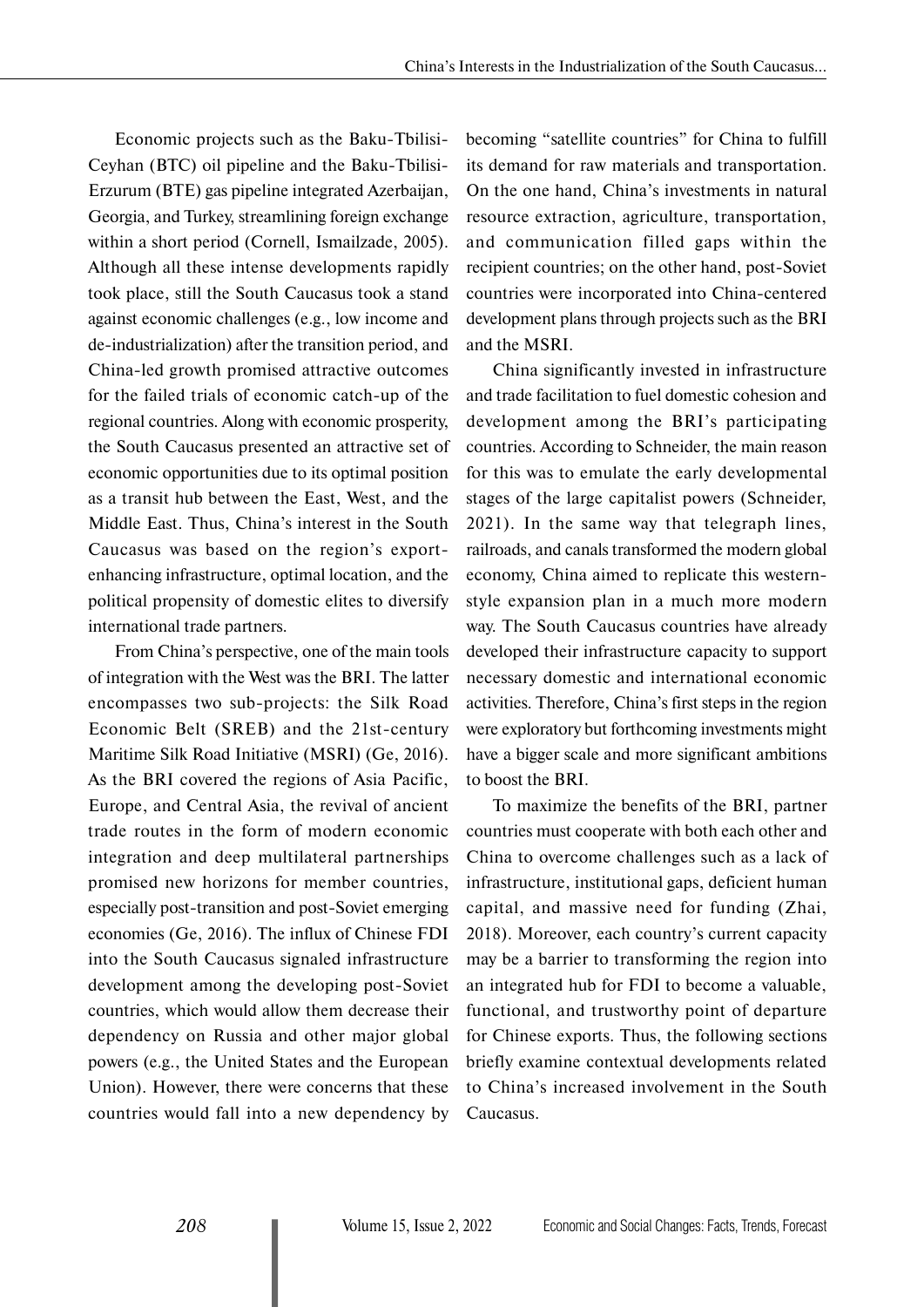At the country level, China's interests in Azerbaijan, Georgia, and Armenia differ. These differences can shed light on the present and future status of the partnership between China and the South Caucasus. Moreover, all three countries share similar challenges in terms of industrial activity and productivity.

## **Azerbaijan**

There are multiple reasons why foreign countries, including China, seek to expand their cooperation with Azerbaijan. For instance, Azerbaijan's infrastructure presents a rich set of logistical opportunities for East-West partnerships, as the country encompasses six international airports, Baku Cargo Terminal, Alyat Trade Port, Caspian Flotilla, and the Baku-Tbilisi-Kars railroad (Babayev, Ismailzade, 2020). In addition, according to Mammadova, Baku International Sea Port appears to be attractive to Chinese companies that wish to further increase China's international trade<sup>1</sup>.

China has also developed deep interests in international projects initiated by Azerbaijan. For example, China's Asian Infrastructure Investment Bank (AIIB) invested USD 600 million in the Trans-Anatolian Gas Pipeline (TANAP) and pledges tens of millions in USD to State Oil Company of the Azerbaijan Republic gas processing and petrochemical plants (SOCAR-GPC) (Rolland, 2018).

China's increasing involvement in the South Caucasus as a main source of FDI, which provides the financial impetus to leverage industrial capacity, has also been widely discussed among local think tanks<sup>2</sup>. For instance, recent non-oil investments in Azerbaijan included an industrial port in Alyat (USD 1.5 billion), an integrated steel mill in Ganja (USD 1.17 billion), and a tire plant in Sumgait (USD 300 million). Meanwhile, Azerbaijan has also invested USD 1.7 billion in China since 2017. In fact, Azerbaijan's interest in the Chinese markets led to the creation of the first trading house in 2017, which allowed the direct promotion of goods and the analysis of sales opportunities. The influx of Chinese FDI into Azerbaijan is being evaluated as a new opportunity to diversify the country's oilbased industrial production<sup>3</sup>.

Although much has been achieved between Azerbaijan and China, BRI and NSR routes must also be integrated with the Trans-Caspian International Transport Route (TITR) to expand transportation between the East and the West. To achieve this, Azerbaijan must expand its partnership with China by forming intercountry working groups to increase the marginal economic benefits of future cooperation (Babayev, Ismailzade, 2020). In addition, excess unused capital (Hasanli et al., 2021), low productivity (Onder, 2013), and an undiversified economic structure (Ahmadova et al., 2021; Guliyev, 2020) are obstacles to economic well-being and sustainable economic development.

#### **Georgia**

Thanks to its favorable geographical position and reformed economy, Georgia is another South Caucasian country that is attractive to foreign investors. Georgia offers a friendly business environment with a low corruption rate, liberal foreign trade, economic freedom, and a strategic position between Asia and Europe (Gigauri, Damenia, 2019).

Mammadova L. Chinese CNEEC to build tire plant in Azerbaijan. 2019. Available at: https://www.azernews.az/ business/150089.html (accessed: June 14, 2021).

<sup>&</sup>lt;sup>2</sup> Mammadov M. Azerbaijan's membership in the EAEU: The Devil is in details. 2021. Available at: https://top-center. org/en/reports/3112/azerbaijans-membership-in-the-eaeuthe-devil-is-in-details (accessed: June 13, 2021).

<sup>3</sup> Dilek Ş. Demirden İpek Yolu: Bakü-Tiflis-Kars demiryolu hattı [Silk Way out of Iron: Baku-Tbilisi-Kars Railroad]. 2017. Available at: https://www.setav.org/demirdenipek-yolu-baku-tifliskars-demiryolu-hatti/ (accessed: June 14, 2021).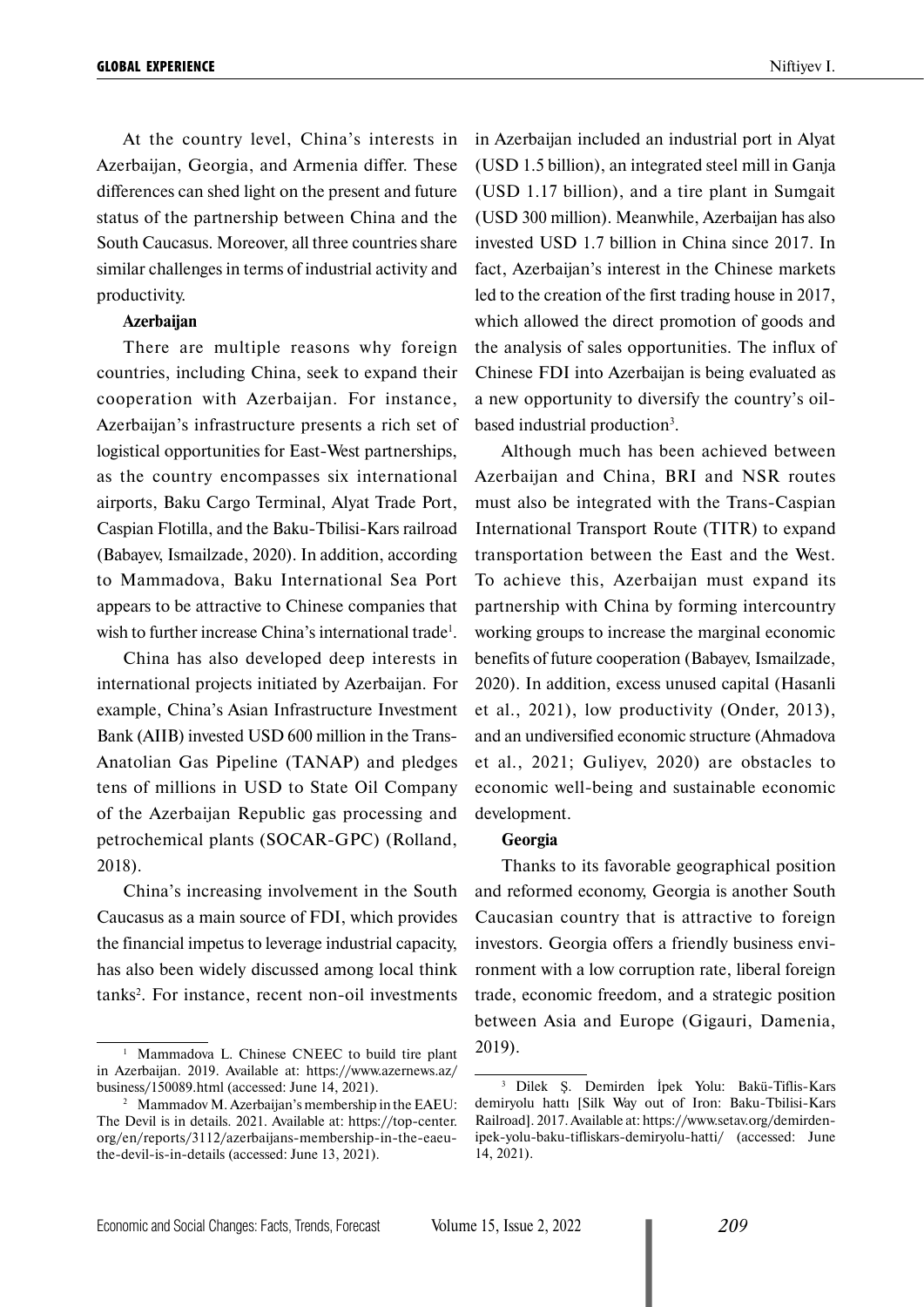Georgian authors perceive Chinese involvement in the South Caucasus as a positive development and a new economic prospect. The BRI and the NSR are expected to bring new opportunities to poor regions by creating jobs, attracting investments, establishing new industrial bases, and improving transportation (Gigauri, Damenia, 2019). Gigauri and Damenia view Chinese investments as an opportunity to upgrade the current industrial capabilities of the South Caucasus region by importing advanced technologies to increase competitive advantage (Gigauri, Damenia, 2019).

However, Gambino is more pessimistic about how Chinese investments will alter the balance of power in Georgia (Gambino, 2019). The argument that Georgia is in the center of a geopolitical competition between Russia, Turkey, China, and the European Union because of its transportation capabilities is also supported by van Dijk and Martens (Van Dijk, Martens, 2016). In addition, Kharaishvili et al. highlighted the low technical capacity of Georgian transportation companies, weak legal frameworks, slow institutional regulations, and high shipment rates (Kharaishvili et al., 2021). Moreover, the lack of a government strategy in transportation hinders digitalization and innovation in shipment infrastructure.

Existing studies have voiced particular concerns about labor productivity in the Georgian economy. For instance, Gambino has mentioned the risks that Georgia took on by agreeing to participate in Chinese economic projects (Gambino, 2019). These risks include low labor productivity, the existence of an unskilled and unemployed labor force, undifferentiated exports, and lagging internal infrastructure; as a result, sustainability is endangered in favor of meeting great expectations from both China and other BRI partner countries. Moreover, industrial

policies in Georgia have not been sufficiently altered to achieve desired reforms and outcomes (Diakonidze, 2016). Labor markets and new regulations have been reintroduced without major improvements since the collapse of the Soviet Union (Diakonidze, 2016).

# **Armenia**

Due to Armenia's landlocked position and closed borders with Azerbaijan and Turkey, China's interests in the country are geopolitical rather than economic. Therefore, Armenia's participation in the BRI may take place mainly through infrastructure and trade rather than production. Although this significantly limits Armenia's contributions to Chinese projects such as the BRI and the MSR, it can still be involved via the fast-growing information and communications technology (ICT) sector, which was inherited from the Soviet years (Gigauri, Damenia, 2019). ICT is a crucial part of modern manufacturing production and the rapid transformation of Armenia into a vibrant ICT hub is promising for the integration of Chinese projects into global value chains (GVCs).

Armenia has developed free industrial zones (FIZ), such as the one in Meghri, that could benefit from BRI investments, along with the Meghri – Yerevan – Bavra highway and planned railroad, which will follow the same route. However, as Gambino noted, highway and railroad development are plagued by several logistical challenges (Gambino, 2019). Chinese companies such as Synohidro have already taken part in the finalization of Armenian infrastructure projects, which signals that Armenia's domestic capacity to complete strategic projects is highly limited.

Like Azerbaijan and Georgia, Armenia's economy suffers from low productivity levels, inefficiencies, and the suboptimal distribution of economic activities (Hakobjanyan, Yeghiazaryan, 2016). Low productivity limits the country's major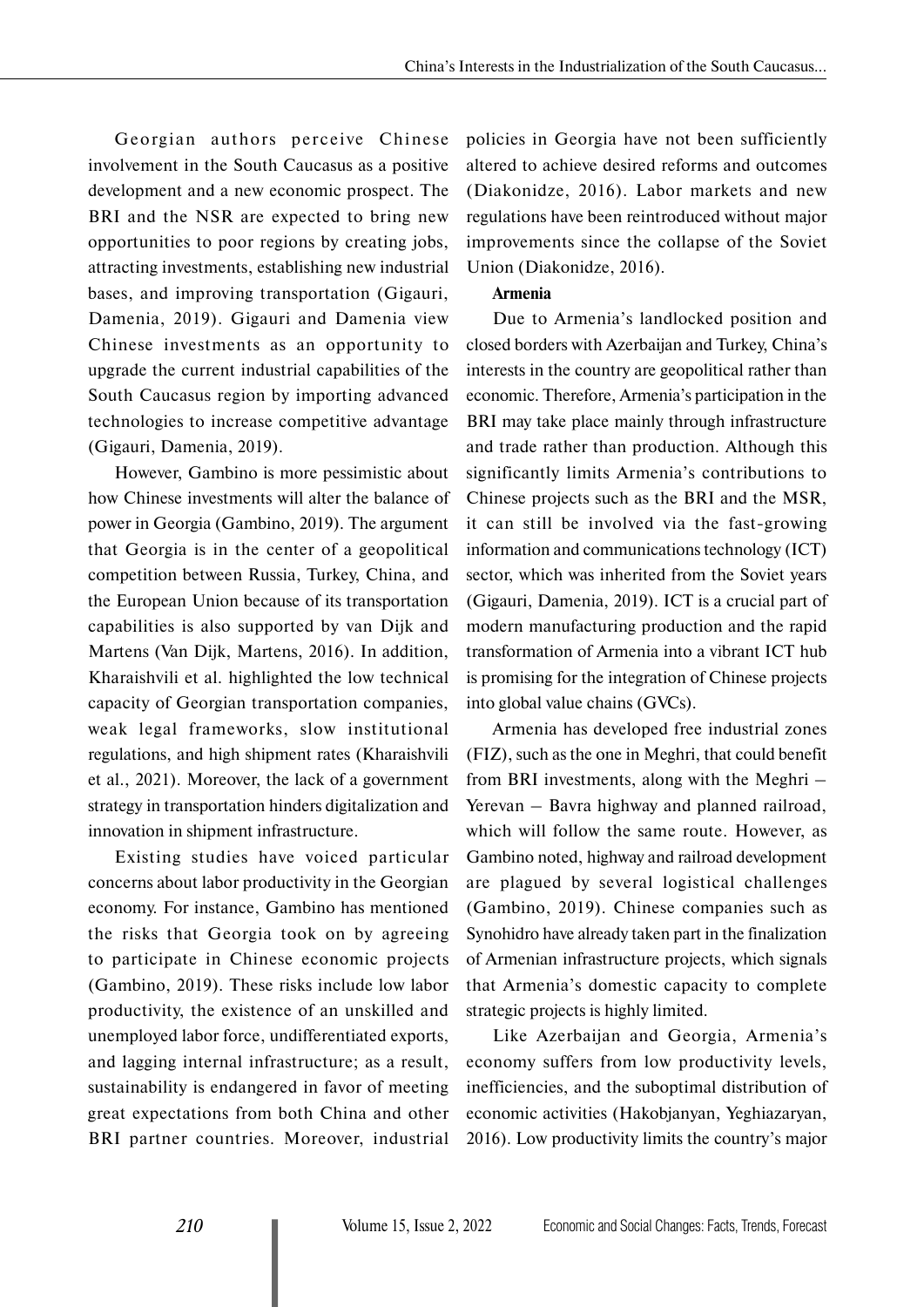push for industrial activity and improvement of unemployment and poverty (Valerio et al., 2015). Thus, there is a solid expectation to suspect low contribution of the Chinese investments into the overall industrialization process in Armenia as there are natural limits from both the national economy and geographic location of the country.

#### **Data and methodology**

Assessing past trends to determine the readiness to China-led industrialization and upcoming dynamics in aggregate and sectoral productivity requires a systematic, critical, and comparative analysis of the South Caucasus countries. The analytical portion of the work includes an examination of explanatory trends through a systematic and comparative figure analysis of manufacturing dynamics – particularly with regard to labor productivity – in the South Caucasus.

The main data source for the current research consists of aggregated and sectoral labor productivity data (manufacturing) from the World Bank's report on global productivity, which was edited by Dieppe et al. (Dieppe et al., 2020). The data set covers aggregated and sectoral labor productivity levels across a wide range of regions and countries.

However, the World Bank data set does not contain any data on Armenia's labor productivity, either in real or purchasing power parity (PPP) terms. To obtain relevant time series data, data on the nominal value added of the manufacturing sector was first collected from statistical yearbooks published by the Statistical Committee of the Republic of Armenia<sup>4</sup>. Then, the nominal value added of the manufacturing sector was converted to current U.S. dollars (the exchange rate was 1 Armenian dram to USD 0.0020, based on data provided by Armenian Central Bank on July 16,

<sup>4</sup> Statistical Committee of the Republic of Armenia. Available at: https://armstat.am/en/ (accessed: July 1, 2021).

 $2021$ <sup>5</sup>. To adjust nominal values to real values, the consumer price index (CPI;  $2010 = 100\%$ ) provided by the World Bank<sup>6</sup> was introduced into the calculations by using equation (1). Finally, real labor productivity between 2001 and 2017 was available for Armenia, which allowed for the construction of a regional average to compare each South Caucasus country against.

Real value added in manufacturing =  
\n
$$
= \frac{\text{Nominal value added in manufacturing}}{\text{CPI} / 100} \ . \tag{1}
$$

This paper also provides comparisons of productivity between the South Caucasus and the Visegrad and Baltic regions to illuminate possible differences between post-socialist and post-Soviet countries. The Visegrad region includes countries such as Hungary, Poland, the Czech Republic, and Slovakia; it mainly serves as a benchmark. The Visegrad region has promoted FDI inflow, which has made it one of the largest investment recipients (Éltető, Antalóczy, 2017) that the South Caucasus might experience because of Chinese investments. The Baltic region includes Latvia, Lithuania, and Estonia. The Baltic countries were also part of the Soviet Union and now follow a servicesled economic structure (Maksimtsev et al., 2017), which is similar to the South Caucasus. Lastly, the average of the South Caucasus region was also used in the figure analysis of labor productivity in terms of PPP; it is mainly based on data from Azerbaijan and Georgia due to the limited availability of data from Armenia.

=

<sup>5</sup> Central Bank of Armenia. Exchange Rates Archive. Available at: https://www.cba.am/EN/SitePages/ ExchangeArchive.aspx/ (accessed: July 16, 2021).

 $6$  Consumer Price Index (2010 = 100) – Armenia. The World Bank. Available at: https://data.worldbank.org/ indicator/FP.CPI.TOTL?locations=AM (accessed: July 16, 2021).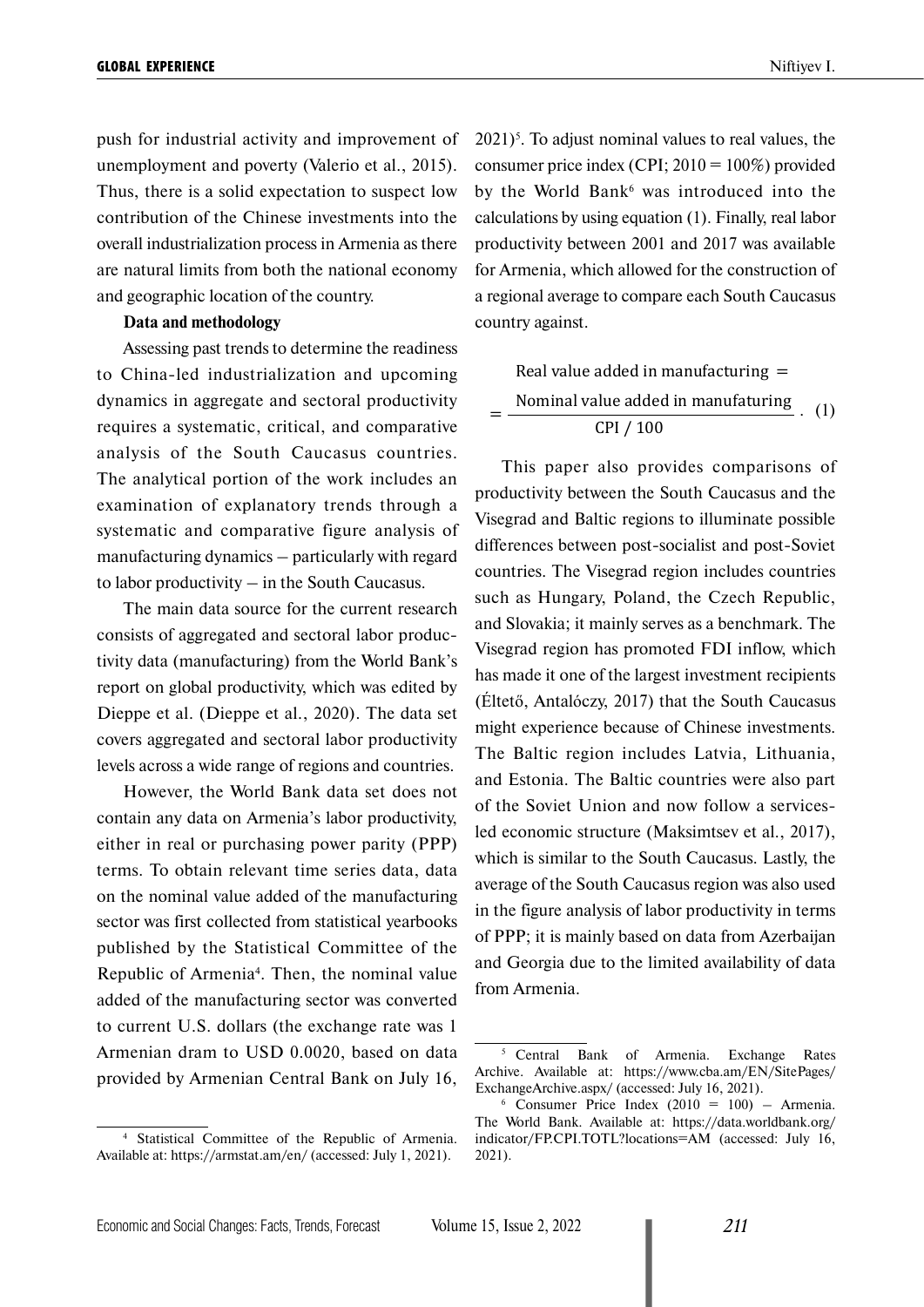The calculated moving averages (MAs) are the last three-year averages between 1997 and 2017. For example, the MA indicated in 2000 contains the average of 1997, 1998, and 1999, while 2001 comprised 1998, 1999, and 2000. The application of MAs enables the regions to be dynamically compared to each other rather than using a static approach. However, the part of the data set related to real labor productivity (RLP) and labor productivity (LP) in terms of PPP for 2001 and 2002 had missing values for Georgia. These were filled in using the Trend function in Google Sheets (an online spreadsheet tool), which predicted the missing values in a linear fashion based on the least squares method (i.e., linear interpolation).

A one sample *t*-test was used to analyze differences in aggregate and sectoral productivity between the South Caucasus and the Visegrad and Baltic regions. *Table 1* reports the descriptive statistics and the results of the normality test

(Shapiro-Wilk) of the variables (the main sample or dependent variable) used in the one-sample *t*-test. The main sample in the statistical analysis was tested for the variables of interest. Then, the sample was tested against specific test values. The test values were obtained by averaging the variables of interest (e.g., capital deepening and labor productivity growth rate) for either the Visegrad region or the Baltic region. The one-sample *t*-test was performed using SPSS software, Version 23.0.0.0 for the Mac operation system (Mac OS).

However, it should be noted that only capital deepening, real labor productivity, and labor productivity in terms of PPP fulfilled the main assumptions for the one-sample *t*-test *(Tab. 2)*. Nevertheless, results for the other variables also were reported for the sake of comparison. Therefore, any final considerations regarding establishing final regional discrepancies based on the one-sample *t*-test must be carefully handled.

| Variable name                                                                                                         | Min.     | Max.      | Mean     | St. dev. | Shapiro-Wilk normality<br>test |
|-----------------------------------------------------------------------------------------------------------------------|----------|-----------|----------|----------|--------------------------------|
| Capital deepening,<br>% contribution                                                                                  | $-2.84$  | 13.92     | 2.24     | 2.90     | 0.974                          |
| Labor productivity (LP), gross<br>domestic product (GDP) per<br>employment, in USD, 2010<br>prices and exchange rates | 1,799.41 | 12,796.77 | 6,468.28 | 3,435.91 | $0.806***$                     |
| Labor productivity growth rate,<br>in $%$                                                                             | $-38.36$ | 32.86     | 3.67     | 11.56    | $0.874***$                     |
| Total factor productivity in log<br>difference, in %                                                                  | $-51.54$ | 24.13     | 0.50     | 12.08    | $0.800***$                     |
| Real labor productivity, 2010<br>constant prices, in thousands<br>(local currency)                                    | 5.17     | 29.36     | 12.89    | 7.06     | 0.958                          |
| Labor productivity, 2011<br>international purchasing power<br>parity (PPP) exchange rate,<br>in thousands USD         | 10.12    | 45.81     | 28.81    | 9.74     | 0.968                          |

|  |  |  |  | Table 1. Descriptive statistics for the variables of interest used in the one-sample t-test |
|--|--|--|--|---------------------------------------------------------------------------------------------|
|--|--|--|--|---------------------------------------------------------------------------------------------|

Source: Own compilation.

Notes: The numbers were rounded to the second decimal place for concision. The symbols \*, \*\*, and \*\*\* indicate statistical significance at the 10%, 5%, and 1% levels, respectively. The null hypothesis for the Shapiro-Wilk test covers the normal distribution of the variables. According to the box plot visualizations for the data (not reported here but available upon request), total factor productivity had six outlier values and the labor productivity growth rate had five outlier values.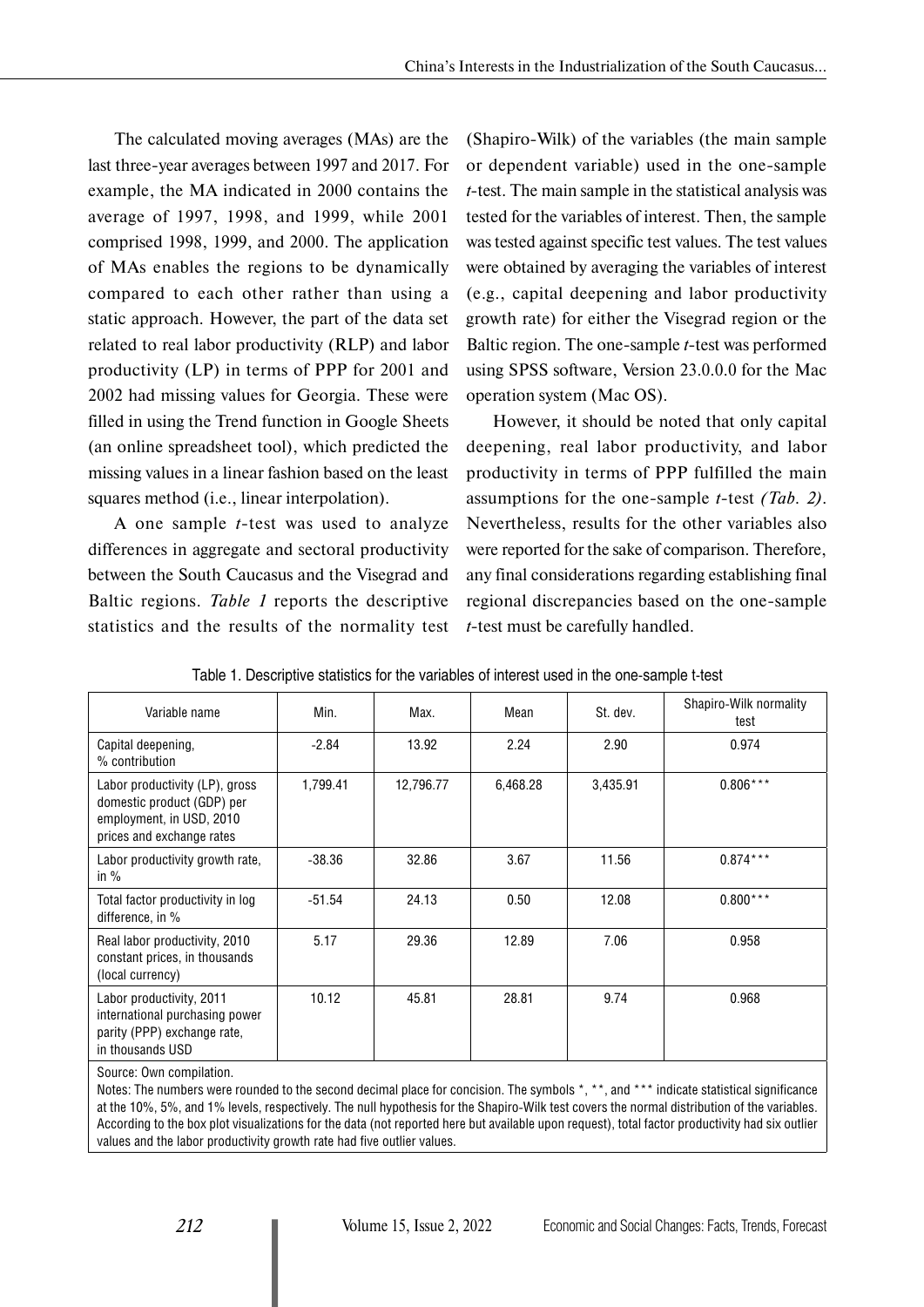| Variable name                                                                                                         | Interval<br>or ratio level | Independence | Significant<br>outliers | Normal<br>distribution |  |  |
|-----------------------------------------------------------------------------------------------------------------------|----------------------------|--------------|-------------------------|------------------------|--|--|
| Capital deepening, % contribution                                                                                     | Yes                        | Yes          | No                      | Yes                    |  |  |
| Labor productivity (LP), gross<br>domestic product (GDP) per<br>employment, in USD, 2010 prices<br>and exchange rates | Yes                        | Yes          | No                      | No                     |  |  |
| Labor productivity growth rate, in<br>$\%$                                                                            | Yes                        | Yes          | No                      | No                     |  |  |
| Total factor productivity in log<br>difference, in %                                                                  | Yes                        | Yes          | Yes                     | No                     |  |  |
| Real labor productivity, 2010<br>constant prices, in thousands<br>(local currency)                                    | Yes                        | Yes          | Yes                     | Yes                    |  |  |
| Labor productivity, 2011<br>international purchasing power<br>parity (PPP) exchange rate, in<br>thousands USD         | Yes                        | Yes          | No                      | Yes                    |  |  |
| Source: own elaboration based on general IBM® SPSS® statistics guides.                                                |                            |              |                         |                        |  |  |

Table 2. Comparison of results against the main assumptions for the one-sample t-test

Lastly, as argued by Pallant, the effect size of the computed differences must be identified to make more conclusive and meaningful interpretations (Pallant, 2010). Effect size is a standardized and objective measure of observed effect (Gerald, 2018). Although there are various techniques for estimating effect size (e.g., Cohen's *d*, Pearson's correlation coefficient *r*, and the odds ratio), a more practical one is eta squared (), which can be calculated according to the formula below (He, Lyles, 2008):

$$
\eta^2 = \frac{1}{1 + \frac{n-1}{t^2}},\tag{2}
$$

where *n* is the sample size and *t* is the calculated value of the dependent sample *t*-test (Gerald, 2018). The effect size can be small (0.01), moderate (0.06), or large (0.14). Overall, it ranges between 0 and 1.

## **Results**

To understand the overall status of the manufacturing sector in the South Caucasus, it is useful to analyze the trend of manufacturing value added. Although Azerbaijan and Georgia demonstrated an increasing trend in manufacturing value added during the transition period (1991–2005), as measured in billions of USD *(Fig. 1a)*, the overall share of manufacturing value added in GDP has weakened since independence *(Fig. 1b)*. In Azerbaijan, the share of manufacturing value added fell from 21.88% in 1992 to 3.99% in 2011; in Georgia, it decreased from 16.9% in 1996 to 7.79% in 2016. Meanwhile, Armenian data shows that, since 2016, the manufacturing value added has increased in both current price levels and as a share of GDP; however, Armenia exhibited the same dynamics as Georgia and Azerbaijan until then.

*Table 3* reports aggregate productivity indicators for the South Caucasus region between 1980 and 2018. In terms of capital deepening, the countries experienced noticeable improvements, mainly during the 2005–2009 period. However, Azerbaijan experienced higher capital deepening between 2000 and 2004. Nevertheless, the region's overall average has decreased since 2010 (to 1.70% from highs of 3.70% and 2.99%), with slight improvements from 2015 to 2018 (1.97%).

Labor productivity in the South Caucasus, as measured in GDP per employment in 2010 constant dollars, reached USD 11,060.56 from 2015 to 2018,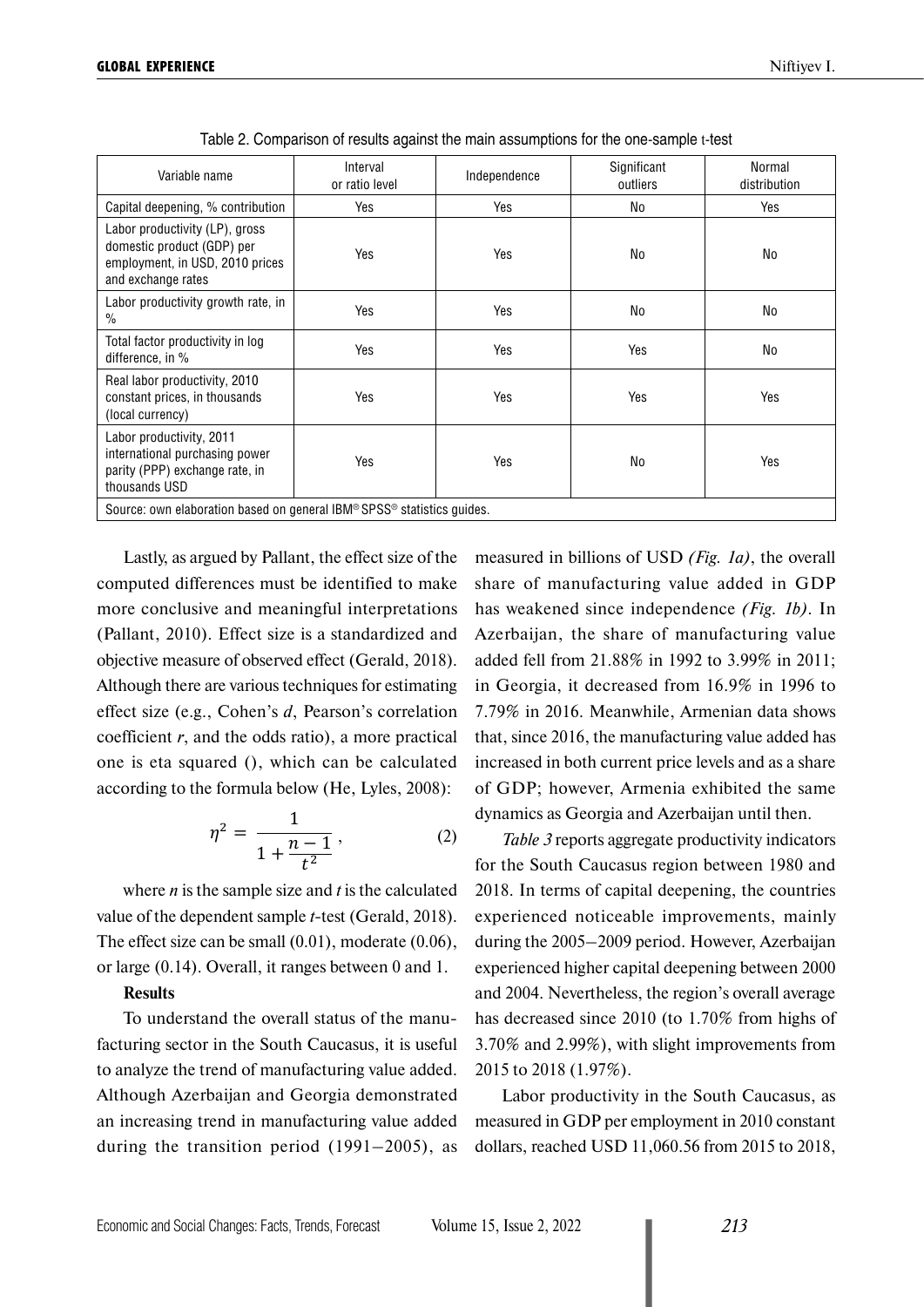

Figure 1. Manufacturing value added in the South Caucasus, 1991–2019

Sources: Economic structure, The Global Economy (2021); World Data Atlas, Knomea (2021).

|                                                                                                                    |            | 1980-<br>1989 | 1990-<br>1999        | $2000 -$<br>2004 | 2005-<br>2009 | $2010 -$<br>2014 | $2015 -$<br>2018 |
|--------------------------------------------------------------------------------------------------------------------|------------|---------------|----------------------|------------------|---------------|------------------|------------------|
| Capital deepening, % contributiol                                                                                  | AZE        | 1.72          | 0.63                 | 8.70             | 2.36          | 3.18             | 1.83             |
|                                                                                                                    | ARM        | 1.13          | 1.35                 | 2.12             | 4.55          | 1.56             | 1.48             |
|                                                                                                                    | GEO        | 2.07          | 1.87                 | 0.27             | 2.07          | 0.63             | 2.59             |
|                                                                                                                    | Ave.       | 1.64          | 1.28                 | 3.70             | 2.99          | 1.79             | 1.97             |
| Labor productivity (LP), gross domestic<br>product (GDP) per employment, in USD, 2010<br>prices and exchange rates | AZE        | n.a.          | 3,618.45             | 4,117.16         | 7,764.34      | 12,226.62        | 12,004.67        |
|                                                                                                                    | <b>ARM</b> | n.a.          | 2,505.40             | 4,412.83         | 9,395.68      | 8,791.89         | 11,786.58        |
|                                                                                                                    | <b>GEO</b> | 7,610.30      | 3,750.48             | 4,140.45         | 6,529.44      | 8,135.39         | 9,390.43         |
|                                                                                                                    | Ave.       | n.a.          | 3,291.44             | 4,223.48         | 7,896.49      | 9,717.97         | 11,060.56        |
| Labor productivity growth rate, in %                                                                               | <b>AZE</b> | n.a.          | $-6.00a$             | 9.07             | 20.09         | 1.28             | $-1.46$          |
|                                                                                                                    | ARM        | n.a.          | $-0.94$ <sup>a</sup> | 14.95            | 6.43          | 4.85             | 6.88             |
|                                                                                                                    | GEO        | 0.83          | $-5.49$              | 5.30             | 7.77          | 4.52             | 3.92             |
|                                                                                                                    | Ave.       | n.a.          | $-3.73a$             | 9.78             | 11.43         | 3.55             | 3.11             |
| Total factor productivity in log difference, in %                                                                  | AZE        | n.a.          | $-7.43$ <sup>a</sup> | $-0.61$          | 13.21         | 3.09             | $-2.94$          |
|                                                                                                                    | ARM        | n.a.          | $-4.31a$             | 11.54            | 3.40          | $-2.27$          | 4.74             |
|                                                                                                                    | GEO        | n.a.          | $-7.30a$             | 4.21             | 4.40          | 3.38             | 1.14             |
|                                                                                                                    | Ave.       | n.a.          | $-6.35a$             | 5.05             | 7.00          | 1.40             | 0.98             |

| Table 3. Aggregate productivity indicators for the South Caucasus, 1980–2018 |  |  |  |
|------------------------------------------------------------------------------|--|--|--|
|------------------------------------------------------------------------------|--|--|--|

Notes: AZE – Azerbaijan, ARM – Armenia, GEO – Georgia. "n.a." means "not available." *a* means that the average for the period starts from 1991. The numbers were rounded to the second decimal place for concision. "*Ave*." denotes the average of the selected periodic indicators for the South Caucasus and was calculated only if data for all three countries was available. Source: (Dieppe et al., 2020)**.**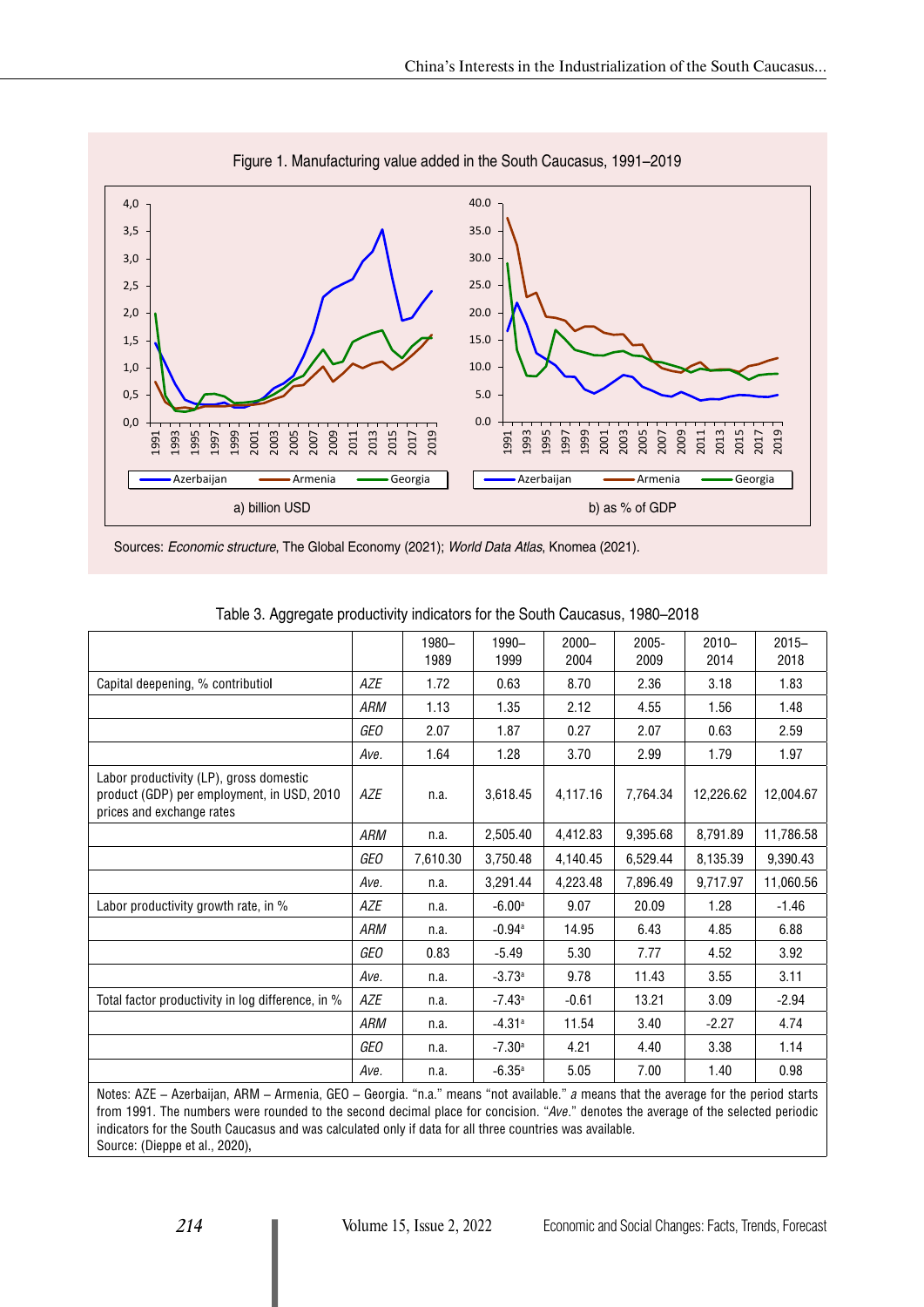which is 65.9% higher than the average for 1990– 1999 and 40.1% higher than the average from 2005 to 2009 (see Tab. 3). However, the countries demonstrated individual differences. For instance, Azerbaijan is the only country in which labor productivity fell from 2015 to 2018 compared to previous periods, while performance in Armenia and Georgia was more sustainable and gradual. The labor productivity growth rate was negative (-1.46) in Azerbaijan between 2015 and 2018. In addition, the labor productivity growth rate in Georgia slowed down during the same period but recovered in Armenia by 6.88%.

Lastly, although total factor productivity (TFP) in the South Caucasus recovered from the severe damage of the 1990s (-6.35%) and rose to 5.05% and 7% between 2000 and 2004, and 2005 and 2009 respectively, the lowest TFP since the 1990s (0.98%) was observed during the period from 2015 to 2018. At the country level, Azerbaijan and Georgia's TFP decreased (from 3.09% to -2.94% in Azerbaijan's case and from 3.38% to -1.13% in Georgia's case), while Armenia's TFP increased (from -2.27% to 4.74%) between 2015 and 2018.

World Bank data indicate that Georgia is a leading country in the South Caucasus in terms of manufacturing real labor productivity (RLP) *(Fig. 2)*. Georgia also exceeds the MAs of both the South Caucasus and Baltic regions between 2001 and 2017. However, this cannot be said for Azerbaijan and Armenia. Although RLP spiked in Azerbaijan in 2006 and reached 13.25 thousand Azerbaijani manat (AZN), it has not exceeded the MAs of the South Caucasus since then. Azerbaijan also performed significantly worse than the Visegrad and Baltic regions. Meanwhile, Armenia's average per annum of 7.17 thousand Armenian drams (AMD) from 2001 to 2017 was the lowest in the South Caucasus Visegrad, and Baltic regions. Moreover, since 2010, the trend of RLP in the manufacturing sector has mainly been negative in Armenia.



Source: (Dieppe et al., 2020).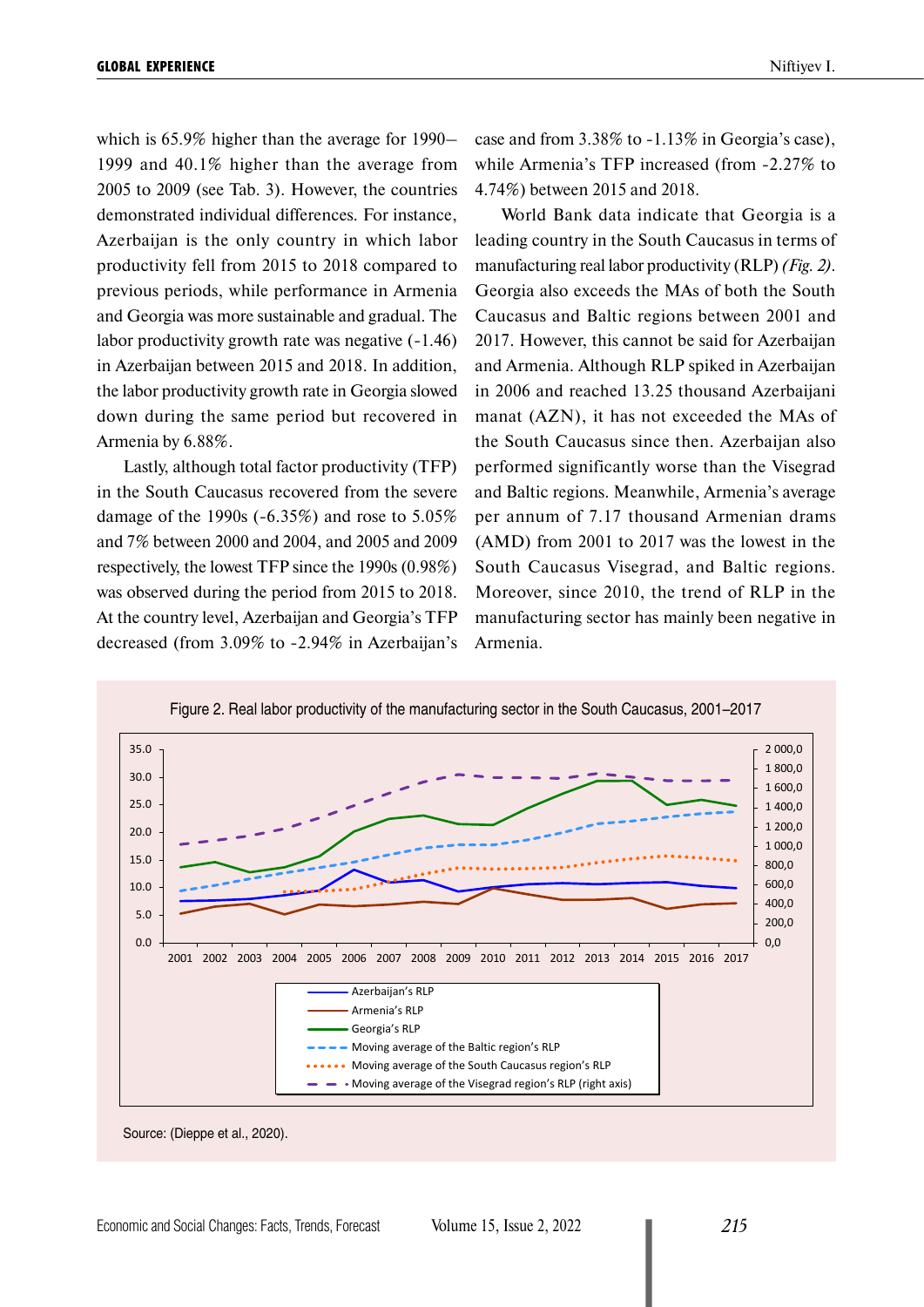In terms of purchasing power parity, Azerbaijan's LP in the manufacturing sector is lower than that of Georgia and the MAs of the Visegrad and Baltic regions *(Fig. 3)*. Since 2015, Georgia's LP in terms of PPP has exceeded that of the Baltic region and approached the average of the Visegrad region. It slightly deteriorated in 2016, which translated to a decrease from USD 45.52 thousand to USD 44.51 thousand (2015). Overall, the main trend of LP in manufacturing in terms of PPP was positive in both Azerbaijan and Georgia until 2014 and 2015, respectively. After 2014 to 2015, only Georgia showed recovery in LP that could potentially keep pace with the MAs of Visegrad and Baltic countries.

Surely, not only labor productivity determines the foreign interest to invest in a given country. The historical direction of the overall flow of FDI might provide information about the attractiveness of an economy. *Table 4* reports the correlation coefficients based on Kendall's tau-b methodology (due to the small sample size and non-normal distribution risks, Kendall's tau-b provides more reliable results compared to Pearson's *r* or Spearman's rho). While there was not a statistically significant correlation in the South Caucasus in terms of their FDI, Armenia's FDI and Armenia's RLP, as well as Georgia's FDI and Georgia's RLP are statistically significant and positively correlated. Interestingly, Azerbaijan's FDI and RLP were not statistically significant. These results show that in the South Caucasus besides labor productivity, also overall FDI is a key factor to determine the further FDI, including conceivable Chinese economic interest in the near future.



Source: (Dieppe et al., 2020).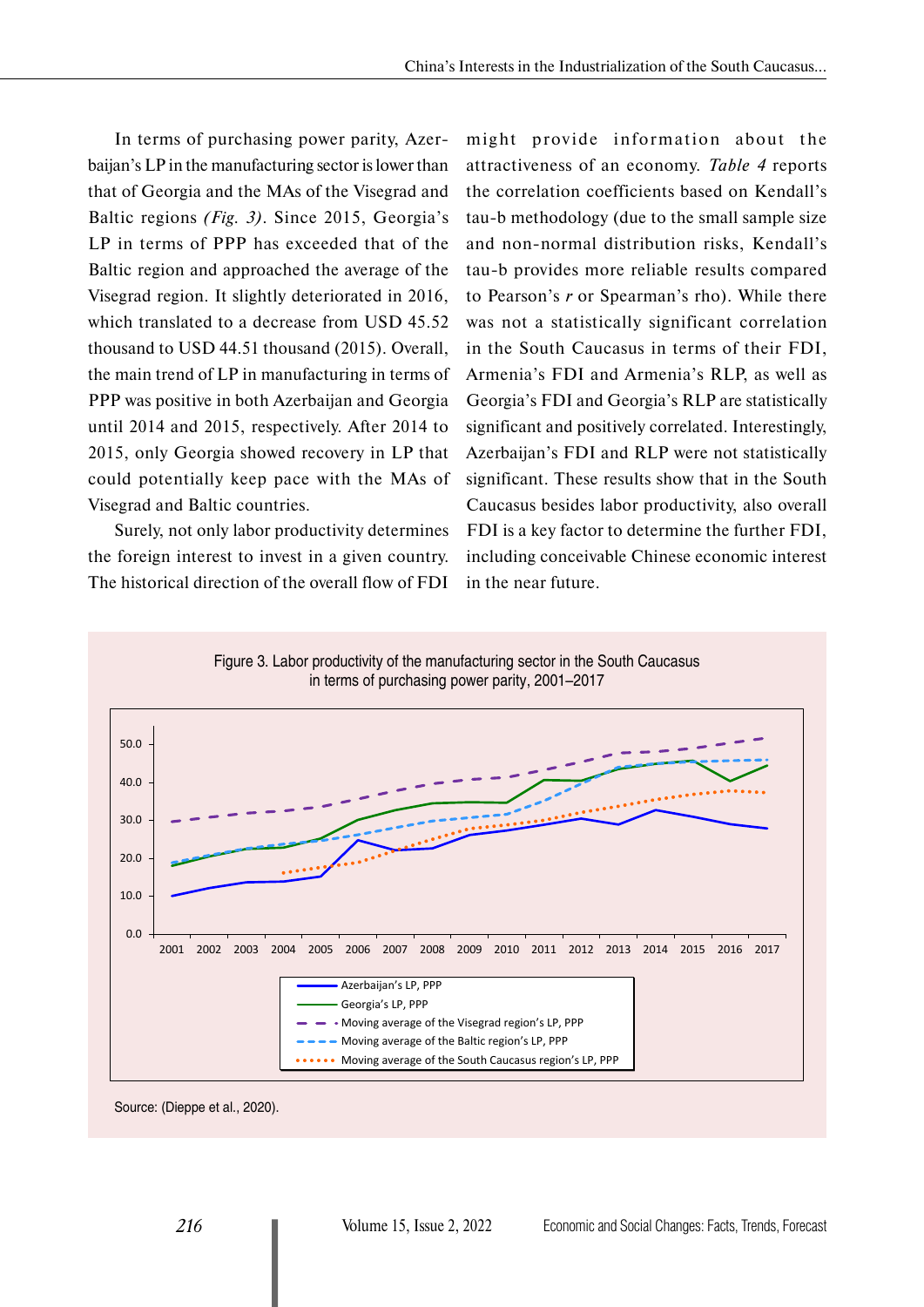|                                                                                                                                                                         | Azerbaijan's FDI | Armenia's FDI | Georgia's FDI | Azerbaijan's RLP | Armenia's RLP | Georgia's RLP |
|-------------------------------------------------------------------------------------------------------------------------------------------------------------------------|------------------|---------------|---------------|------------------|---------------|---------------|
| Azerbaijan's FDI                                                                                                                                                        | 1.00             | 0.25          | 0.25          | 0.31             | $-0.04$       | 0.13          |
| Armenia's FDI                                                                                                                                                           | 0.25             | 00.۱          | 0.29          | $0.50***$        | $0.41***$     | 0.29          |
| Georgia's FDI                                                                                                                                                           | 0.25             | 0.29          | 1.00          | $0.59***$        | 0.18          | $0.53***$     |
| Note: FDI – foreign direct investments; RLP – real labor productivity; symbols **, and *** indicate statistical significance at the 5%, and<br>1% levels, respectively. |                  |               |               |                  |               |               |

## Table 4. Kendall's tau-b correlation coefficients for the South Caucasus countries between FDI and RLP, 2001–2017

The results of the one-sample *t*-test revealed that the South Caucasus exhibits statistically significant differences in LP per employee, RLP, and LP in terms of PPP compared to the Visegrad and Baltic regions *(Tab. 5)*. However, with regard to capital deepening, there was only a statistically significant difference between the South Caucasus and the Visegrad region (mean difference of 0.68%, p-value  $< 0.05$ ). Moreover, the results for LP growth rate (the mean difference between the South Caucasus and the Visegrad and Baltic regions was 1.11% and 1.04%, respectively) and TFP (the mean

Table 5. Differences in results of the one-sample t-test between the South Caucasus and the Visegrad and Baltic regions

|                                                                                                                                                                     | One-sample statistics |          |          | One-sample t-test |                                                                                                              |    |                  |
|---------------------------------------------------------------------------------------------------------------------------------------------------------------------|-----------------------|----------|----------|-------------------|--------------------------------------------------------------------------------------------------------------|----|------------------|
|                                                                                                                                                                     | N                     | Mean     | St. dev. | St. err.<br>mean  | $\mathsf{t}$                                                                                                 | df | Mean difference  |
| Capital deepening (CD), % contribution                                                                                                                              |                       |          |          |                   |                                                                                                              |    |                  |
| Visegrad region                                                                                                                                                     | 84                    | 2.44     |          | 0.32              | 2.16                                                                                                         | 83 | $0.68$ **        |
| <b>Baltic region</b>                                                                                                                                                |                       |          | 2.90     |                   | 1.30                                                                                                         | 83 | 0.41             |
|                                                                                                                                                                     |                       |          |          |                   | Labor productivity (LP), gross domestic product (GDP) per employment, in USD, 2010 prices and exchange rates |    |                  |
| Visegrad region                                                                                                                                                     | 84                    | 6.468.28 | 3,435.91 | 374.89            | $-65.36$                                                                                                     | 83 | $-24,503.63$ *** |
| <b>Baltic region</b>                                                                                                                                                |                       |          |          |                   | 10.45                                                                                                        | 83 | 3,918.90***      |
| Labor productivity growth rate (LPGR), in %                                                                                                                         |                       |          |          |                   |                                                                                                              |    |                  |
| Visegrad region                                                                                                                                                     | 84                    | 3.67     | 11.56    | 1.26              | 0.88                                                                                                         | 83 | 1.11             |
| <b>Baltic region</b>                                                                                                                                                |                       |          |          |                   | 0.82                                                                                                         | 83 | 1.04             |
| Total factor productivity (TFP) in log difference, in %                                                                                                             |                       |          |          |                   |                                                                                                              |    |                  |
| Visegrad region                                                                                                                                                     | 84                    |          |          |                   | $-0.34$                                                                                                      | 83 | $-0.34$          |
| <b>Baltic region</b>                                                                                                                                                |                       | 0.50     | 12.08    | 1.32              | 0.36                                                                                                         | 83 | 0.47             |
|                                                                                                                                                                     |                       |          |          |                   | Real labor productivity (RLP) in manufacturing, 2010 constant prices, in thousands (local currency)          |    |                  |
| Visegrad region                                                                                                                                                     | 51                    | 12.89    | 7.06     | 0.99              | $-1,479.72$                                                                                                  | 50 | $-1,462.49***$   |
| <b>Baltic region</b>                                                                                                                                                |                       |          |          |                   | $-6.14$                                                                                                      | 50 | $-6.07***$       |
| Labor productivity (LP) in manufacturing, 2011 international purchasing power parity (PPP) exchange rate, in thousands                                              |                       |          |          |                   |                                                                                                              |    |                  |
| Visegrad region                                                                                                                                                     | 34                    | 28.81    | 9.74     | 1.67              | $-8.64$                                                                                                      | 33 | $-14.42$ ***     |
| <b>Baltic region</b>                                                                                                                                                |                       |          |          |                   | $-4.36$                                                                                                      | 33 | $-7.28***$       |
| Source: Own compilation.<br>Notes: The numbers were rounded to the second decimal place for concision. The symbols *, **, and *** indicate statistical significance |                       |          |          |                   |                                                                                                              |    |                  |

at the 10%, 5%, and 1% levels, respectively. The test values are as follows: CD (Visegrad) = 1.56%; CD (Baltic) = 1.83%; LP, GDP per employee (Visegrad) = USD 30,971.91; GDP per employee (Baltic) = USD 2,549.38; LPGR (Visegrad) = 2.56%; LPGR (Baltic) = 2.63%; TFP (Visegrad) = 0.84%; TFP (Baltic) = 0.03%; RLP (Visegrad) = 1,475.38; RLP (Baltic) = 18.96; LP PPP (Visegrad) = USD 43.23; and LP PPP (Baltic) = USD 36.09. For the aggregate productivity indicators, the time period covered is 1991–2018. For the sectoral productivity indicators, the time period covered is 2001–2017.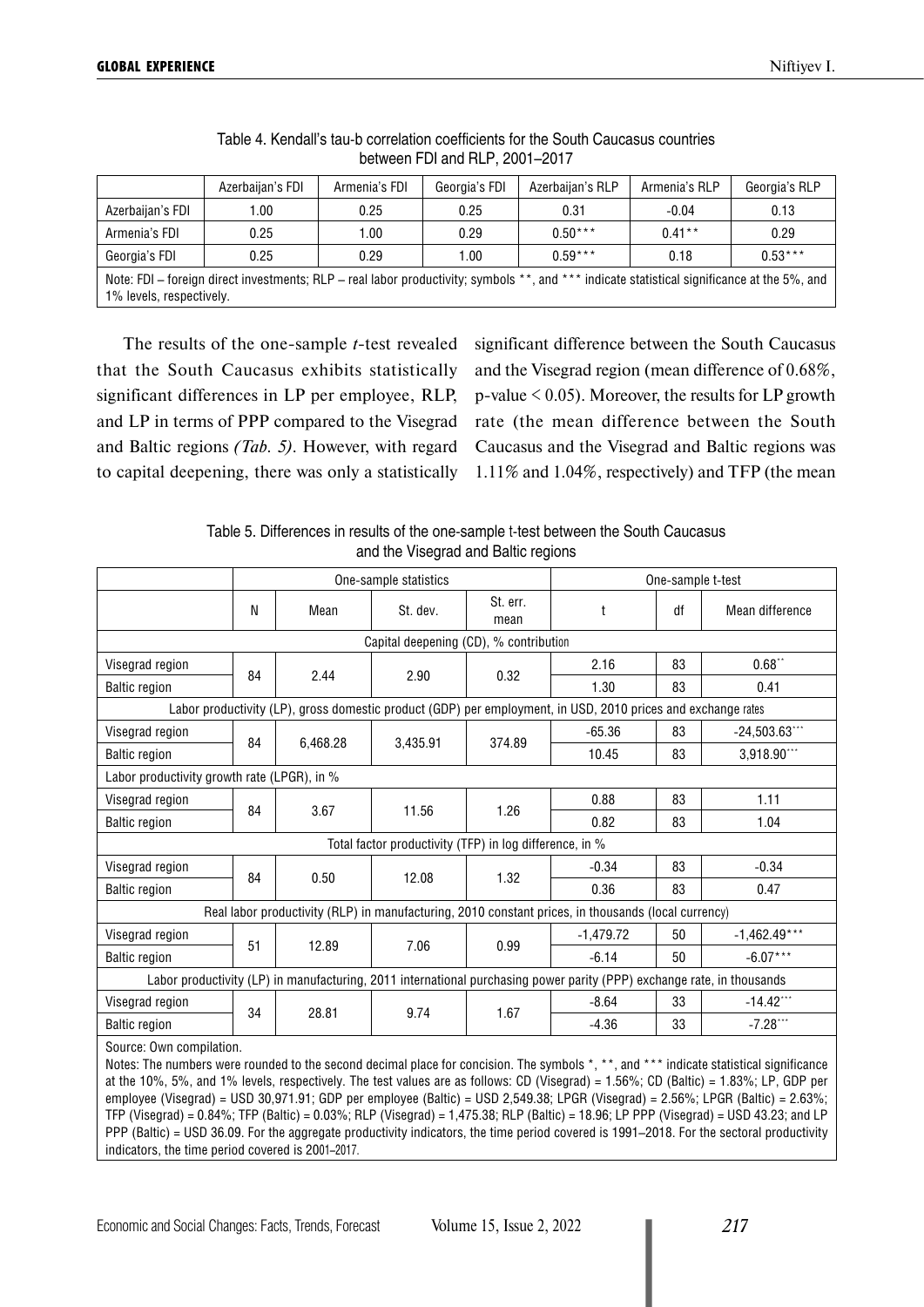difference between the South Caucasus and the Visegrad and Baltic regions was -0.34% and 0.47%, respectively) were not statistically significant.

In the South Caucasus, RLP in the manufacturing sector was lower than in the Visegrad (mean difference of  $-1,462.49$ , p-value  $\leq 0.01$ ) and Baltic regions (mean difference of -6.07, p-value  $<$  0.01); these results were statistically significant<sup>7</sup>.

Regarding LP in terms of PPP, the results of the one-sample *t*-test were similar to RLP. In other words, the South Caucasus had a lower sectoral LP than the Visegrad (mean difference of USD -14.42, p-value < 0.01) and Baltic regions (mean difference of USD -7.28, p-value  $\leq 0.01$ ).

Lastly, the effect size measured by eta squared () was small in the case of capital deepening in the South Caucasus compared to the Visegrad and Baltic regions (Baltic region: 0.02; Visegrad region: 0.01). However, RLP and LP in terms of PPP demonstrated large effect sizes (Baltic region:  $RLP - 0.43$  and  $LP$  in PPP terms  $- 0.37$ ; Visegrad region:  $RLP - 0.99$  and  $LP$  in PPP terms  $- 0.70$ ; *Tab. 6)*.

# **Concluding remarks and policy implications**

The countries of the South Caucasus appear to be receptive to the Chinese investments that have found their way into the region since 2015 through various economic projects. Although Chinese projects promise new employment opportunities, increased international trade, and new income sources, investing in economies with a low productivity can be a risky endeavor for China. In addition, as the South Caucasus countries actively market their national economies, they may find themselves on a precarious position after a couple of years if actual economic outcomes do not meet their expectations. China continues to increase its partnerships with these countries due to their optimal geographical position, available infrastructure, and political propensity to cooperate. While the growing FDI may promise economic development in life of the South Caucasian countries, the reality is more complicated when their readiness for FDI-based industrialization is being tested.

The current research focuses on aggregate and sectoral productivity in the manufacturing sector of the South Caucasus. Also, the current paper provides a comprehensive and comparative examination of the labor productivity in manufacturing on the background of the increasing Chinese FDI in the South Caucasus. The novelty of the study lies in the use of the one-sample *t*-test to identify statistically significant differences between the

|                                                                                                                                      | <b>Baltic region</b> | Visegrad region |  |  |  |  |
|--------------------------------------------------------------------------------------------------------------------------------------|----------------------|-----------------|--|--|--|--|
| Capital deepening, % contribution                                                                                                    | 0.02                 | 0.01            |  |  |  |  |
| Real labor productivity (RLP), 2010 constant prices,<br>in thousands (local currency)                                                | 0.43                 | 0.99            |  |  |  |  |
| Labor productivity (LP), 2011 international<br>purchasing power parity (PPP) exchange rate,<br>in thousands                          | 0.37                 | 0.70            |  |  |  |  |
| Source: Own compilation.<br>Note: Only the variables that fully fulfill the assumptions of the one-sample t-test have been reported. |                      |                 |  |  |  |  |

Table 6. Effect size of estimated one-sample mean differences

 $\frac{7}{1}$  As the original data set expressed RLP in the local currencies +, the obtained mean difference lacks a final currency. Therefore, there is a limit about the outcome of the t-test regarded RLP; however, still, the t-test shows a difference in sectoral productivity of the South Caucasus countries calculated by their mean values.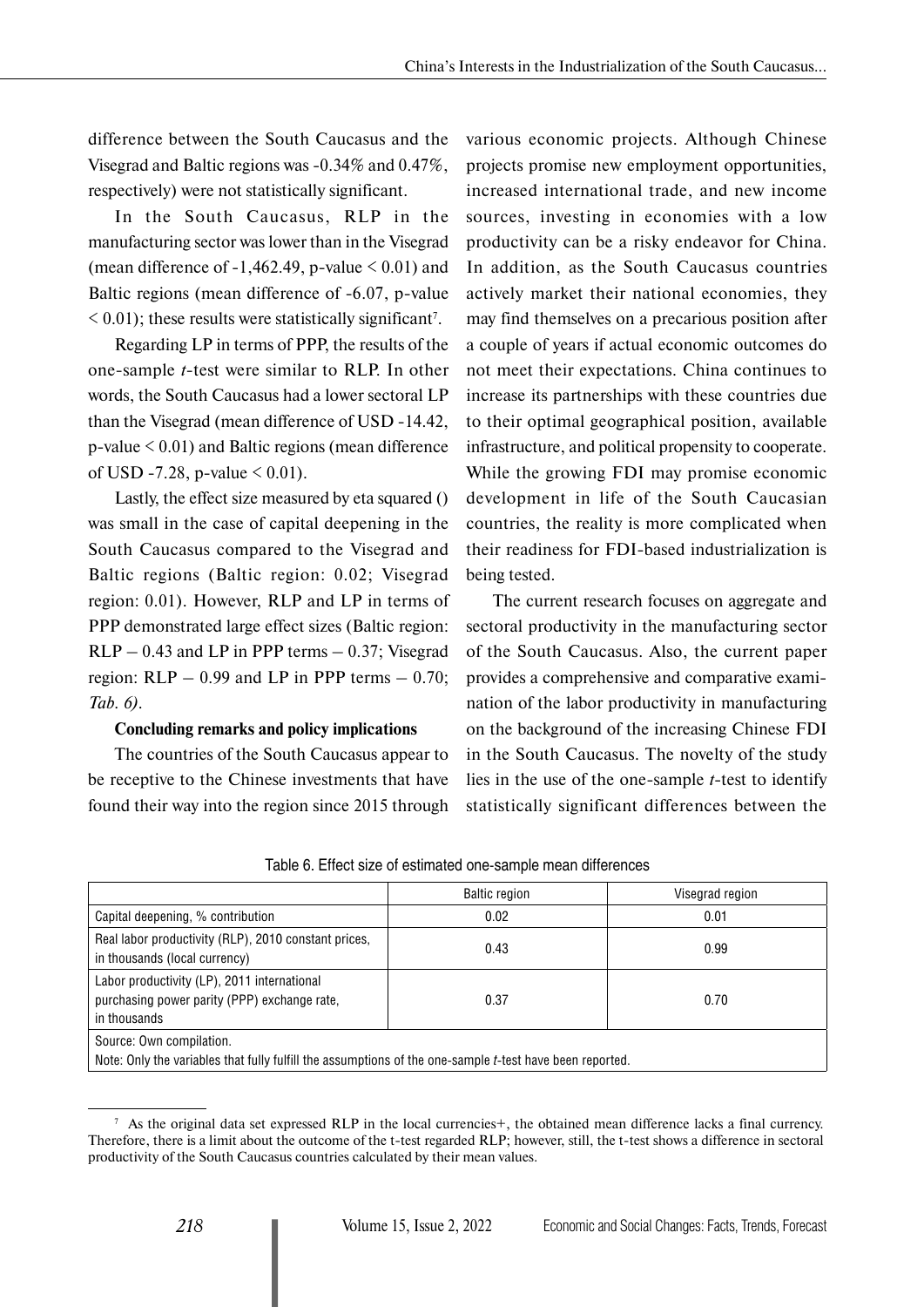South Caucasus region and Visegrad and Baltic countries. Such an approach allows us to reliably assess the interregional discrepancies, so the governments may adjust their economies to meet the increasing FDI and expectations. The novelty of this research is the ability to analyze and evaluate the South Caucasus as an entire region in comparison with other post-Soviet and post-Communist regions in terms of manufacturing productivity.

In monetary terms, manufacturing value added showed volatile behavior in the region. However, the trend analysis revealed that manufacturing value added, as a share of GDP, exhibited a downward trend between 1991 and 2019, with improvements between 2016 and 2019. Aggregate productivity has slowed down since the transition period and, in real and PPP terms, manufacturing labor productivity is lower in the South Caucasus than in the Visegrad and Baltic regions. In addition, in terms of country rankings, Armenia's economy is the least productive, as measured by RLP in the manufacturing sector; Georgia is the leader, while Azerbaijan is second. In addition, an analysis of LP in terms of PPP shows that Georgia is more productive than Azerbaijan; it is on par with the average in the Baltic region and exceeds the average in the South Caucasus but is lower than the average in the Visegrad countries.

In addition, according to the results of the onesample *t*-test, there are statistically significant differences in RLP and LP in terms of PPP between the South Caucasus countries and the Visegrad and Baltic countries. In other words, the South Caucasus has lower productivity levels that cannot be ignored and viewed as a coincidence. The effects of these differences are important and make it clear that, as China becomes a new economic partner, the South Caucasus countries should be concerned about their labor productivity to keep up with requests to meet competitive production in the manufacturing sector.

Meanwhile, the one-sample *t*-test also showed statistically significant and higher capital deepening in the South Caucasus, which can be seen as an opportunity to utilize particular financial resources to overcome the labor productivity issues via already accumulated capital.

Given these findings, the South Caucasus countries must consider certain policy implications to improve their productivity levels and cope with their new economic partner. The extent of economic success in the South Caucasus, which is an integral part of the BRI project, depends on the build-up of labor productivity and can be reflected in the manufacturing sector as China aims to integrate the region into GVCs. In fact, previous research established a positive relationship between the real GDP of the host countries and China's expansion of outward FDI (He, Lyles, 2008; Cheng, Ma, 2010). Furthermore, the current low productive labor resources in the South Caucasus, in combination with the decreasing manufacturing value added, creates uncertainty and may severely impact future economic capacity. Thus, each country must design country- and sector-specific policies to address labor productivity challenges.

Specifically, Azerbaijan may enjoy upcoming transit fees and Chinese FDI in non-oil sectors, thus diversifying its economy. However, a risky aspect of this deal stems from the fact that the agreements are mainly made between Azerbaijani and Chinese state-owned companies rather than in the private sector, which limits free market mechanisms (Babayev, Ismailzade, 2020). As the largest Chinese FDI receiver and oil wealth holder, Azerbaijan should focus on innovationbased productive capacity in manufacturing to keep up with GVCs and compete in consumer markets. Stimulation policies must encompass a revival of the manufacturing sector led by market mechanisms and fueled by Chinese FDI,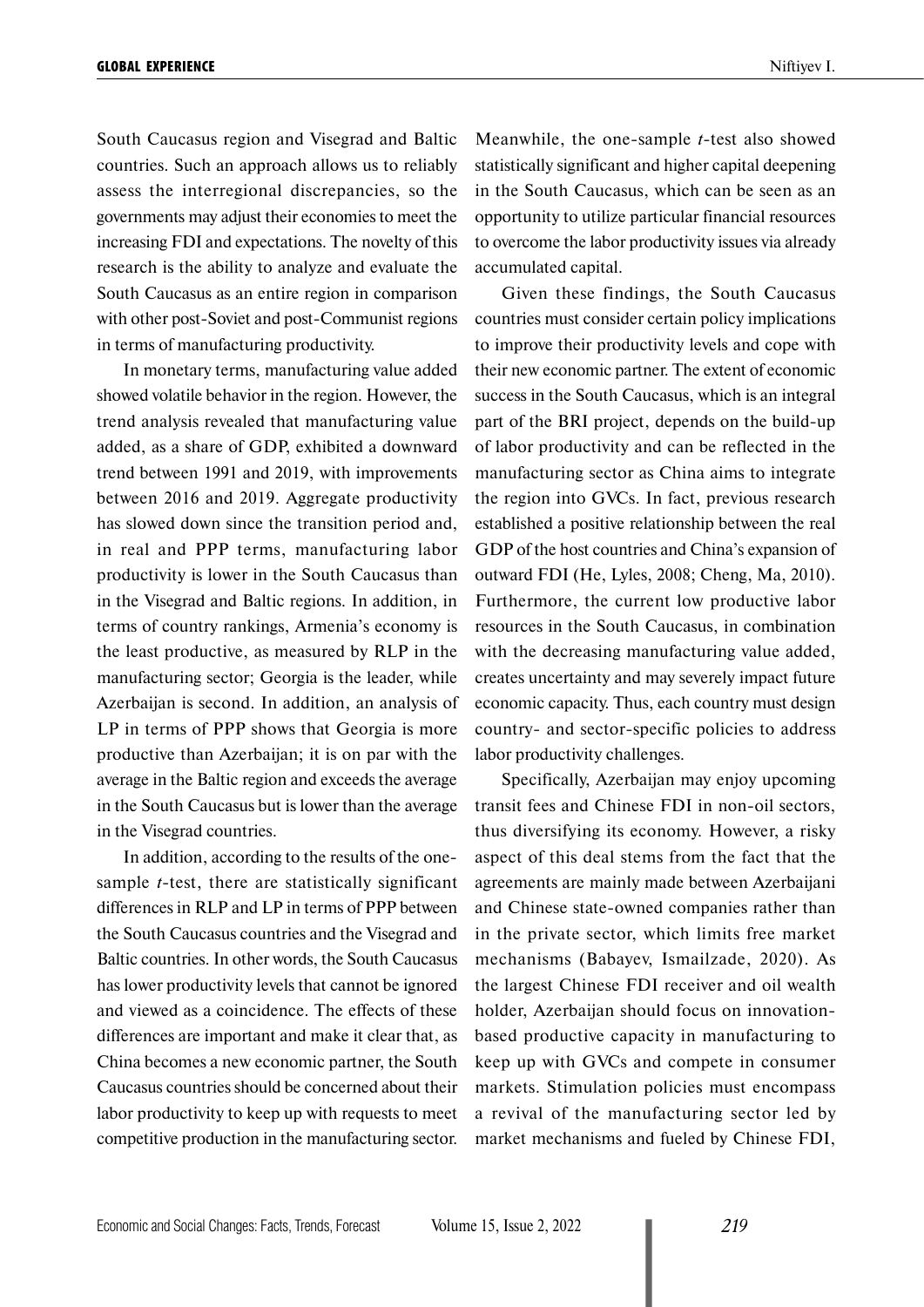which will in turn decrease oil dependency – Azerbaijan's main challenge in economic growth and development.

Furthermore, while Armenia's participation in China-authored economic projects is limited by geographic and political challenges, Georgia should extensively improve its logistical capabilities to meet the future needs of its cooperation with China. However, Kharaishvili et al. highlighted the important role of policies in Georgia's case (Kharaishvili et al., 2021). Georgia must increase investments in shipment and logistics, in parallel to the standardization and harmonization of rules and standards with other countries to manage food shipments. Integration into the global systems and securing international and regional transport systems would also develop effective infrastructure for shipments (Schneider, 2021). In fact, China is closely collaborating with the Georgian government to fill these gaps.

# **References**

- Ahmadova E., Hamidova L., Hajiyeva L. (2021). Diversification of the economy in the context of globalization (Case of Azerbaijan). *Proceedings of Globalization and its Socio-Economic Consequences*, 92(07002) 1–9. DOI: 10.1051/shsconf/20219207002
- Aristei D., Perugini C. (2012). Inequality and reforms in transition countries. *Economic Systems*, 36(1), 2–10. DOI: 10.1016/j.ecosys.2011.09.001
- Athukorala P. (2017). China's evolving role in global production networks: Implications for Trump's trade war. In: Song L., Garnaut R., Fang C., Johnston L. (Eds.). *China's New Sources of Economic Growth: Human Capital, Innovation and Technological Change. Volume 2.* China Update Book Series, Australian National University Press. DOI: 10.22459/CNSEG.07.2017.16
- Babayev B., Ismailzade F. (2020). Azerbaijan's contribution to the Chinese Belt & Road Initiative. In: *Policy Outputs*, *University of Kent No. 100415 GCRF COMPASS Policy Brief.* Available at: https://mpra.ub.uni-muenchen. de/100415/ (accessed: June 17, 2021).
- Blanchard J.M.F. (2021). Belt and Road Initiative (BRI) blues: Powering BRI research back on track to avoid choppy seas. *Journal of Chinese Political Science*, 26, 235–255. DOI: 10.1007/s11366-020-09717-0
- Cheng L.K., Ma Z. (2010). China's outward foreign direct investment. In: Feenstra R.C., Wei S.J. (Eds.). *China's Growing Role in World Trade*. Chicago: University of Chicago Press. DOI: 10.7208/9780226239729
- Cornell S.E., Ismailzade F. (2005). The Baku Tbilisi Ceyhan pipeline: Implications for Azerbaijan. In: Starr S.F., Cornell S.E. (Eds.). *The Baku – Tbilisi – Ceyhan Pipeline: Oil Window to the West*. Uppsala: The Silk Road Studies Program, Uppsala University.
- Diakonidze A. (2016). Superficial institutions and challenges of re-regulation in the republic of Georgia. *Caucasus Survey*, 4(2), 149–164. DOI: 10.1080/23761199.2016.1188489
- Dieppe A., Kilic Celik S., Kindberg-Hanlon G. (2020). Global productivity trends. In: Dieppe A. (Ed.). *Global Productivity: Trends, Drivers, and Policies*. Washington, DC: World Bank. DOI: 10.1596/978-1-4648-1608-6
- Éltető A., Antalóczy K. (2017). FDI promotion of the Visegrád countries in the era of Global Value Chains. *Centre for Economic and Regional Studies, HAS Institute of World Economics. Working paper*, 229, 1–37. Available at: http://real.mtak.hu/54728/1/WP\_229\_Elteto\_Antaloczy\_u.pdf (accessed: July 10, 2021)
- Field A. (2013). *Discovering Statistics Using IBM SPSS Statistics.* 4th edition. London: SAGE Publications Ltd.
- Gambino E. (2019). Georgia, the South Caucasus and the BRI: A situated view. China's "Belt and Road" Initiative and the South Caucasus. *Caucasus Analytical Digest*, 111, 10–13. DOI: 10.3929/ethz-b-000368298
- Ge S. (2016). The Belt and Road Initiative in global perspectives. *China Int'l Stud*, 57(5), 5–27.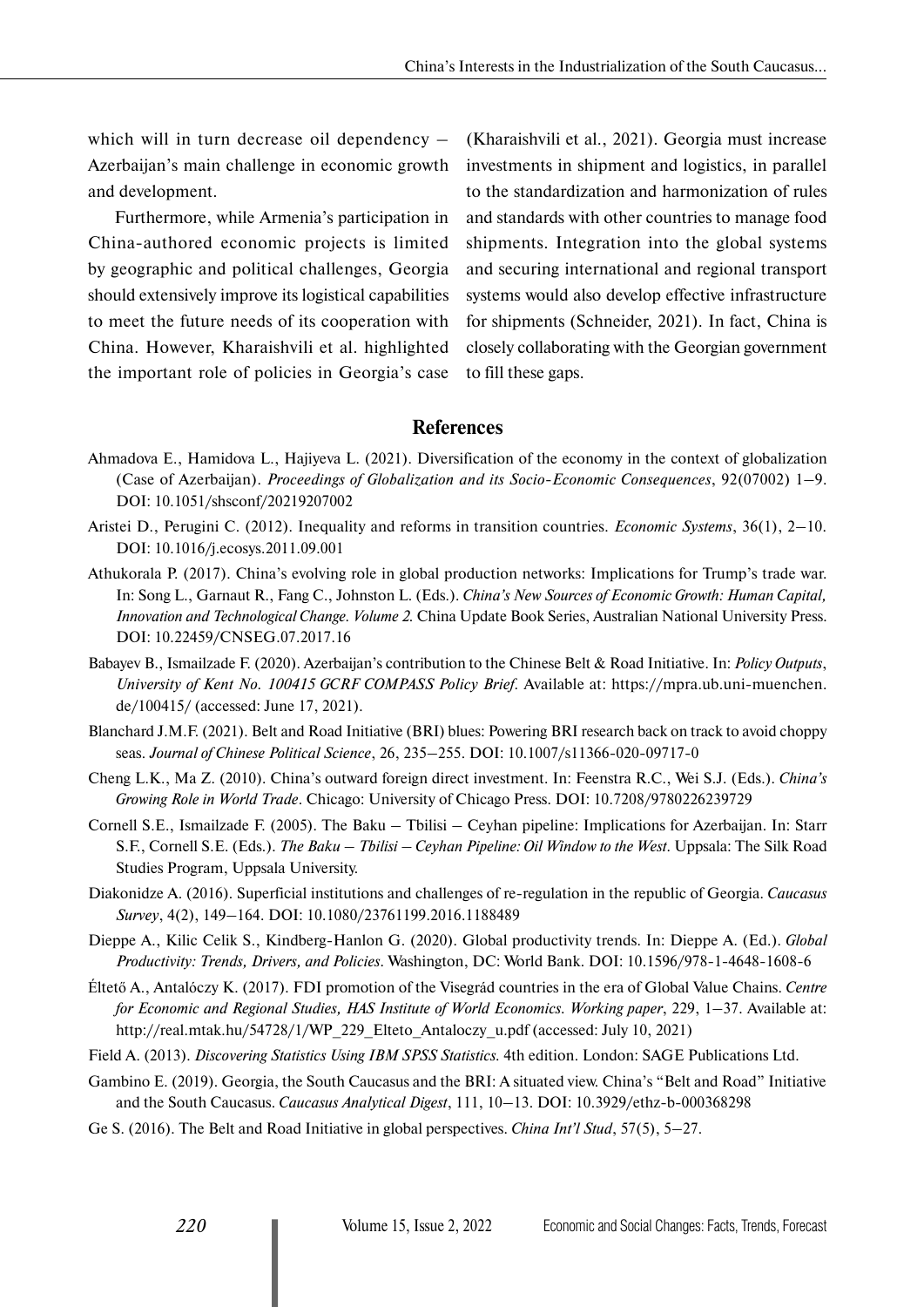- Gerald B. (2018). A brief review of independent, dependent and one sample t-test. *International Journal of Applied Mathematics and Theoretical Physics*, 4(50), 50–54. DOI: 10.11648/j.ijamtp.20180402.13
- Gigauri I., Damenia N. (2019). Economic expectations of the Belt and Road Initiative for the South Caucasus, with emphasis on Georgia. *Business and Economic Research*, 9(1), 173–199. DOI: 10.5296/ber.v9i1.14438
- Guliyev M. (2020). Accelerating economic diversification in Azerbaijan: Challenges, shaping prospects. In: Ribeiro H.N.R., Costa M.A. da S., Cehok I. (Eds.) *Proceedings of 56th International Scientific Conference on Economic and Social Development*.
- Hakobjanyan A., Yeghiazaryan M. (2016). Interrelations between structural changes of economy and labor market developments in the republic of Armenia. In: *Proceedings of aktualnie problemi obespecheniya ustoychivogo i socialnogo razvitiya regionov* [Actual Problems of Ensuring Sustainable Development of the Regions].
- Hasanli Y., Musayev T., Rahimli G., Ismayilova S. (2021). Assessment of CES function parameters in oil-rich CIS countries. *Universal Journal of Accounting and Finance*, 9, 262–266. DOI: 10.13189/ujaf.2021.090216
- He W., Lyles M.A. (2008). China's outward foreign direct investment. *Business Horizons*, 51(6), 485–491. DOI: 10.1016/j.bushor.2008.06.006
- Ismailov E., Papava V. (2018). Caucasian tandem and The Belt and Road Initiative. *Central Asia and Caucasus*, 19(11), 7–17.
- Jain R. (2020). Pitfalls or windfalls in China's Belt and Road economic outreach? *Asian Survey*, 60, 685–709. DOI: 10.1525/as.2020.60.4.685
- Kharaishvili E., Gechbaia B., Erkomaishvili G. et al. (2021). Shipping policy of agri-food products and the formation of food markets in Georgia. In: *Proceedings of International Conference on Sustainable Transport System and Maritime Logistics (ISTSML 2021)*, 339(01001), 1–14. DOI: 10.1051/matecconf/202133901001
- Maksimtsev I., Mezhevich N., Koroleva A. (2017). Economic development of the Baltic and Nordic countries: Characteristics of economic models. *Baltic Region*, 9(1), 41–54. DOI: 10.5922/2079-8555-2017-1-4
- Nixey J. (2010). The South Caucasus: Drama on three stages. In: Niblett R. (Ed.). *America and a Changed World*. Oxford: Wiley-Blackwell. DOI: 10.1002/9781444391565.ch7
- Onder H. (2013). *Azerbaijan: Inclusive Growth in a Resource-Rich Economy*. Washington D.C.: World Bank Publications. DOI: 10.1596/978-0-8213-9759-6
- Pallant J. (2010). *SPSS Survival Manual: A Step by Step Guide to Data Analysis Using IBM SPSS*. 4th edition. Maidenhead: Open University Press/McGraw-Hill. DOI: 10.4324/9781003117407
- Rolland N. (2018). China's ambitions in Eastern Europe and the South Caucasus, *Russie.Nei.Visions*, 112, Ifri, 1–26.
- Schneider F. (2021). Actors and agency in china's belt and road initiative: An introduction. In: Schneider F. (Ed.). *Global Perspectives on China's Belt and Road Initiative*: *Asserting Agency through Regional Connectivity*. Amsterdam: Amsterdam University Press.
- Valerio A., Herrera-Sosa K., Monroy-Taborda S., Chen D. (2015). Armenia skills toward employment and productivity, *Survey Findings (Urban Area),* 1–22. DOI: 10.1596/25199
- Van Dijk M.P., Martens P*.* (2016). The silk road and Chinese interests in Central Asia and the Caucasus: the case of Georgia. *Working Paper No. 12*, *Maastricht School of Management,* 1–13.
- Waal T.D. (2012). A broken region: The persistent failure of integration projects in the South Caucasus. *Europe-Asia Studies*, 64(9), 1709–1723. DOI: 10.1080/09668136.2012.718416
- Weber I.M. (2021). *How China Escaped Shock Therapy: The Market Reform Debate*. London: Routledge. DOI: 10.4324/9780429490125
- Zhai F. (2018). China's Belt and Road Initiative: A preliminary quantitative assessment. *Journal of Asian Economics*, 55, 84–92. DOI: 10.1016/j.asieco.2017.12.006